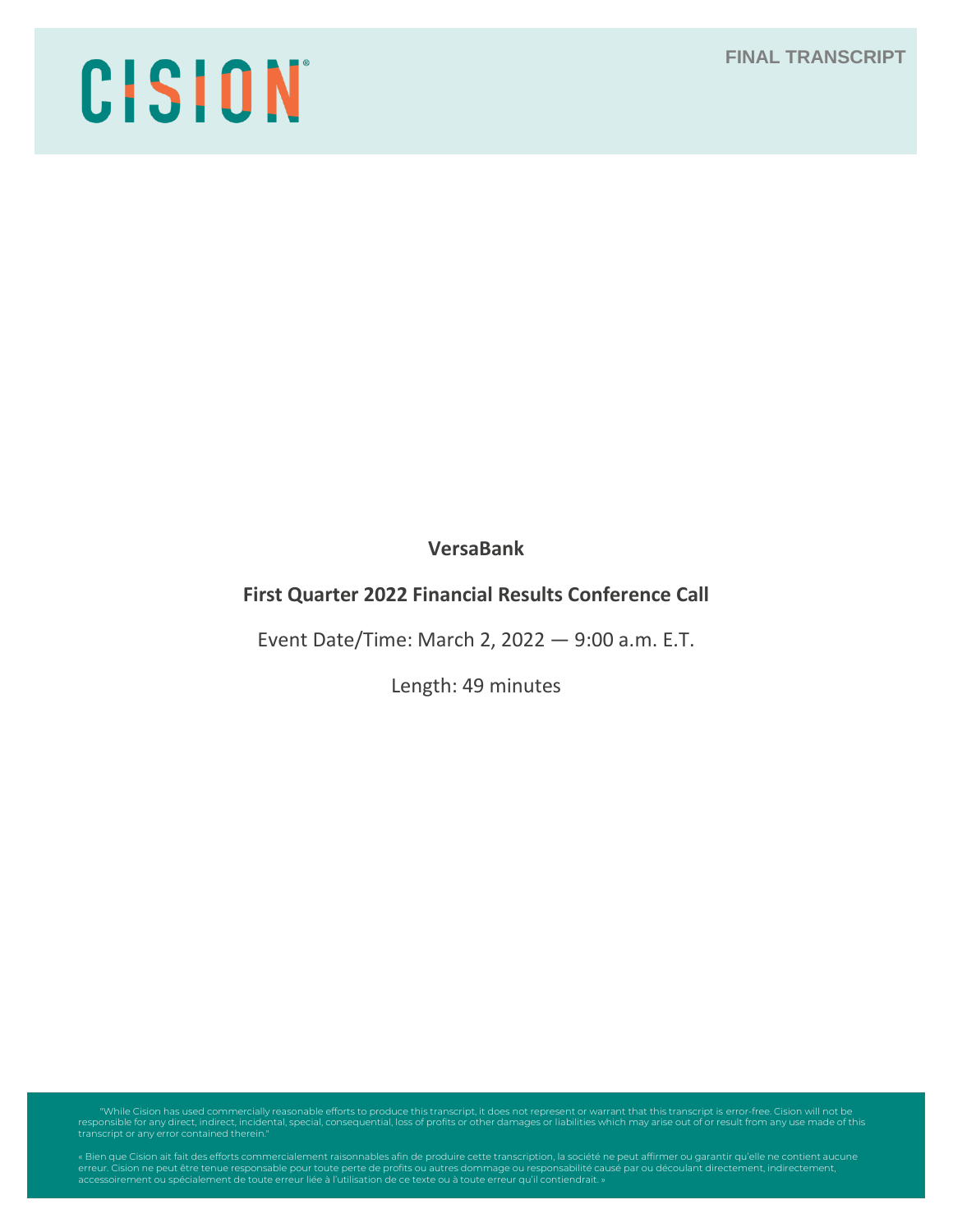# **CORPORATE PARTICIPANTS**

**David Taylor** *VersaBank — President and Chief Executive Officer*

**Shawn Clarke** *VersaBank — Chief Financial Officer*

#### **CONFERENCE CALL PARTICIPANTS**

**William J. Wallace, IV** *Raymond James — Analyst*

**Greg MacDonald** *LodeRock Research— Analyst*

**Trevor Reynolds** *Acumen Capital— Analyst*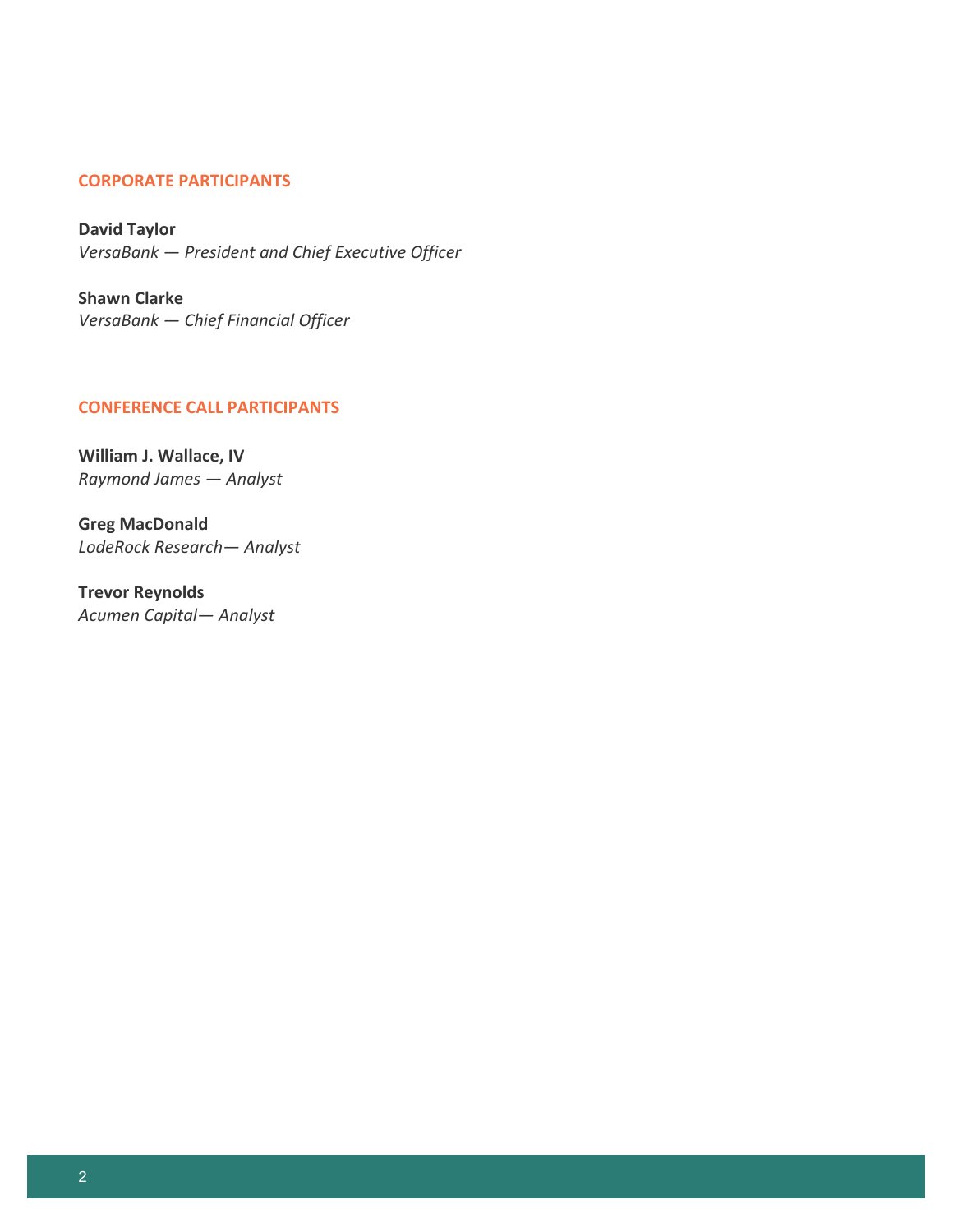#### **PRESENTATION**

#### **Operator**

Good morning, ladies and gentlemen, and welcome to the VersaBank's First Quarter 2022 Financial Results Conference Call.

This morning, VersaBank issued a news release reporting its financial results for the first quarter ended January 31, 2022. That news release, along with the Bank's financial statements and supplement financial information, are available on the Bank's website in the Investor Relations section, as well as on SEDAR and EDGAR.

Please note that in addition to the telephone dial-in, VersaBank is webcasting the conference call live over the Internet. The webcast is listen-only. If you are listening to the webcast, but wish to ask a question in the Q&A session, following Mr. Taylor's presentation, please dial into the conference line, the details of which are included in this morning's news release and on the Bank's website.

For those participating in today's call by telephone, the accompanying slide presentation is available on the Bank's website. Also, today's call will be archived for replay, both by telephone and via the Internet, beginning approximately one hour following the completion of the call. Details on how to access the replays are available in this morning's news release.

I would like to remind our listeners that the statements about future events made on this call are forward-looking in nature and are based on certain assumptions and analysts made by VersaBank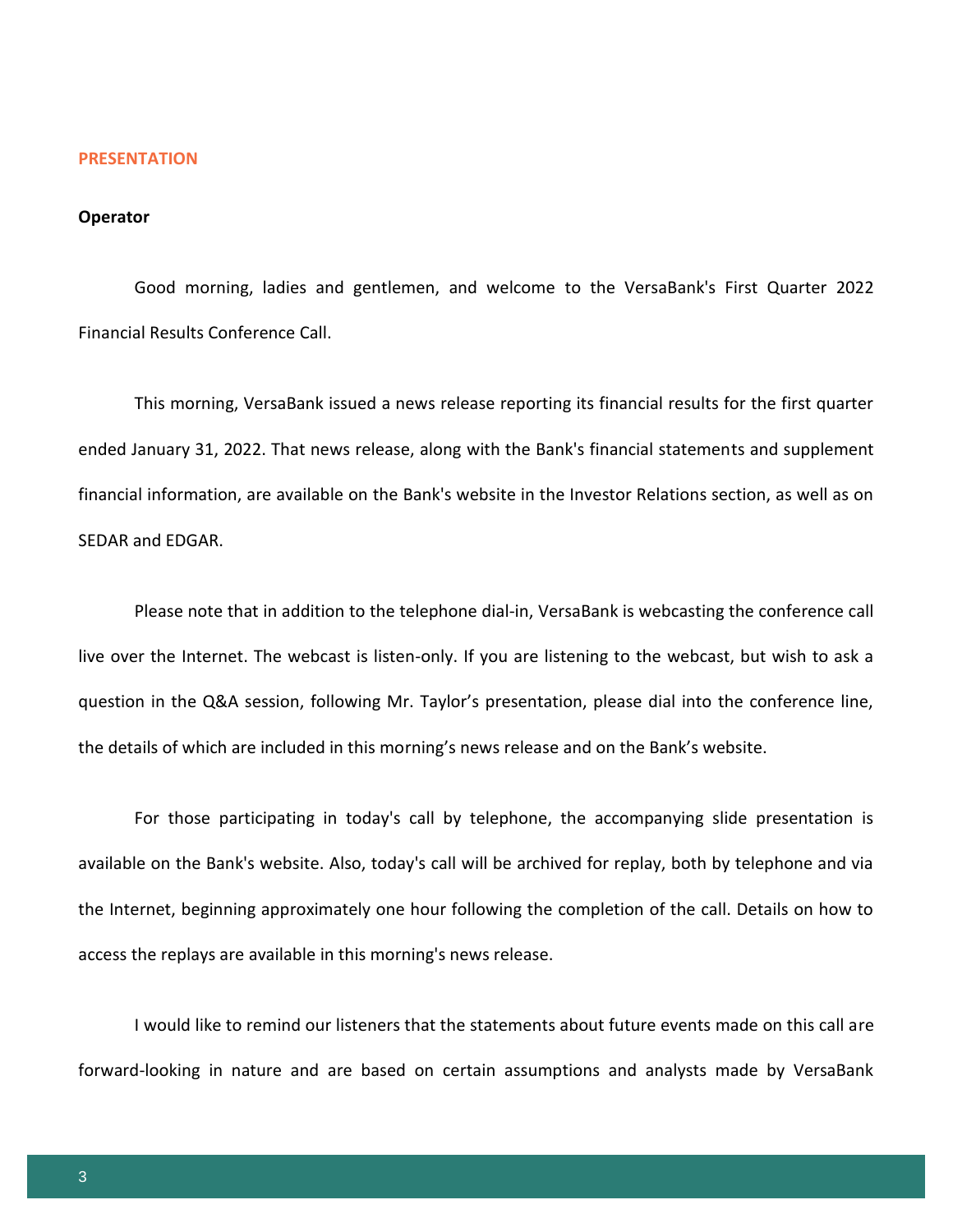Management. Actual results could differ materially from our expectations due to various material risk and uncertainties associated with VersaBank's businesses. Please refer to VersaBank's forward-looking statements advisory in today's presentation.

I would now like to turn the call over to Mr. David Taylor, President and Chief Executive Officer of VersaBank.

Please go ahead, Mr. Taylor.

**David Taylor** — President and Chief Executive Officer, VersaBank

Thank you, Kelsie.

Good morning, everyone, and thank you for joining us for today's call. I have the pleasure of hosting this morning's call from New York City where I'm participating in Keefe, Bruyette & Woods Fintech Payments Conference, and yesterday, spoke on a panel entitled How Technology Can Advance Fundamental Banking. I can't think of a better panel topic to speak on. A recording of that panel will be available on our website later this week.

Joining me today for today's call at our headquarters back in London, Ontario is Shawn Clarke, our Chief Financial Officer.

The first quarter of Fiscal 2022 saw the continuation of the momentum that drove a record year for VersaBank in 2021, as once again our core banking operations delivered strong year-over-year growth in both loans and net income.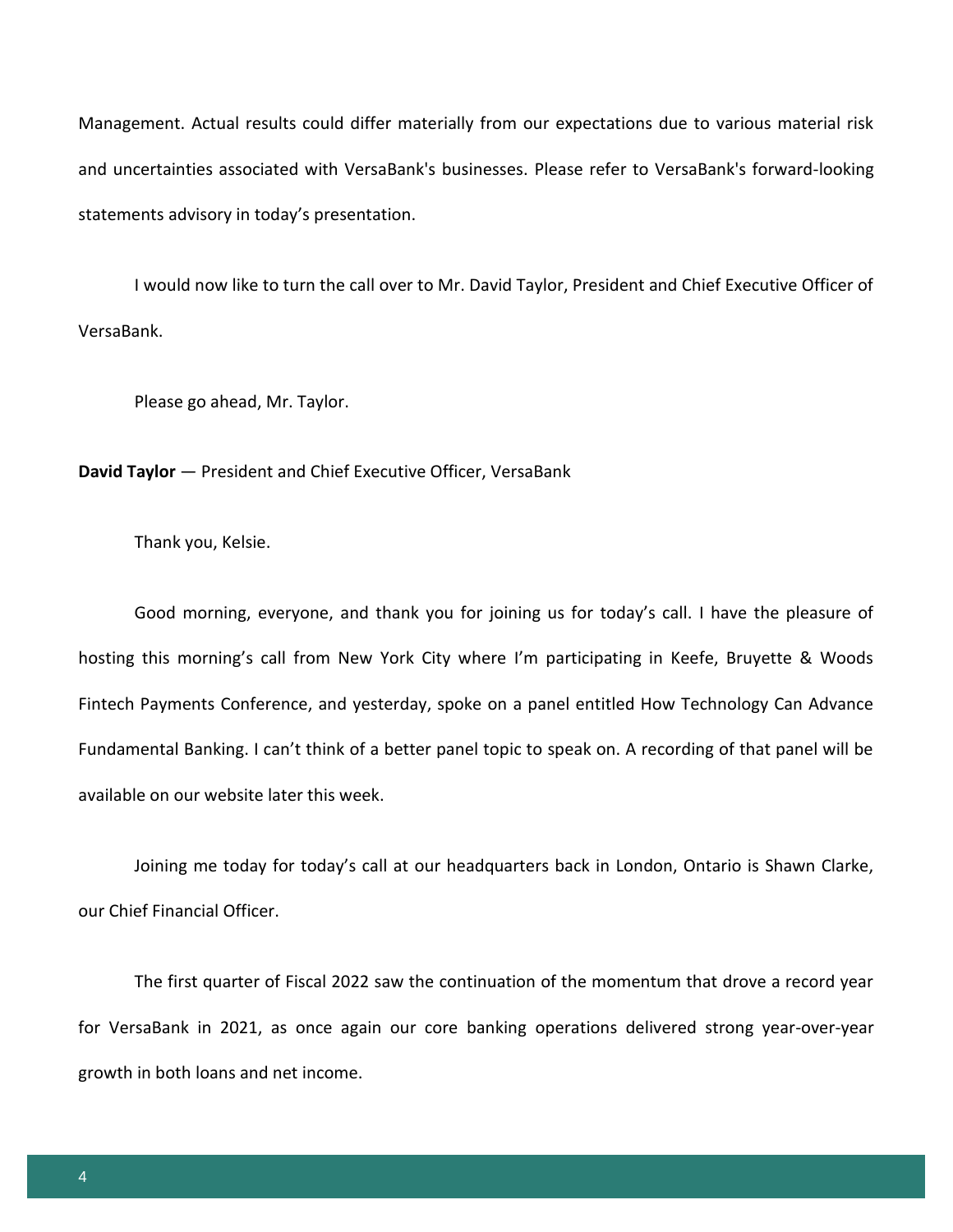We achieved another record loan portfolio at quarter-end of just over \$2.2 billion, up 24 percent year-on-year and 5 percent sequentially, while net income grew 5 percent year-on-year, and a quick reminder here that we report our financial results in Canadian dollars, and all amounts in today's call will be in Canadian dollars unless otherwise stated.

Some other headline results for Q1.

Total revenue increased 18 percent year-over-year and was essentially unchanged from Q4. Cost of funds decreased 13 basis points year-over-year and 2 basis points sequentially to 1.29 percent, and net interest margin was down 9 basis points year-over-year, but up 4 basis points sequentially to 2.77 percent.

Notably, our cash balances returned to historic levels in the first quarter as we continued to deploy funds to interest-generating loans. Shawn will discuss the financials in more details in a moment.

Q1 also saw a number of other highlights.

Most notably, we completed our closed ecosystem testing of VCAD, the Bank's Canadian dollar version of its revolutionary, highly-encrypted Digital Deposit Receipt offering, with each VCAD unit representing \$1 deposit with the Bank. More on this in a moment.

For the first time this quarter, we are breaking out our Cybersecurity business, DRT Cyber, in our financials, which delivered a year-over-year increase is in revenue and gross profit of 36 percent and 30 percent. I will remind you here gross profit amounted for DRT Cyber is included in non-interest income and the Bank's income statements.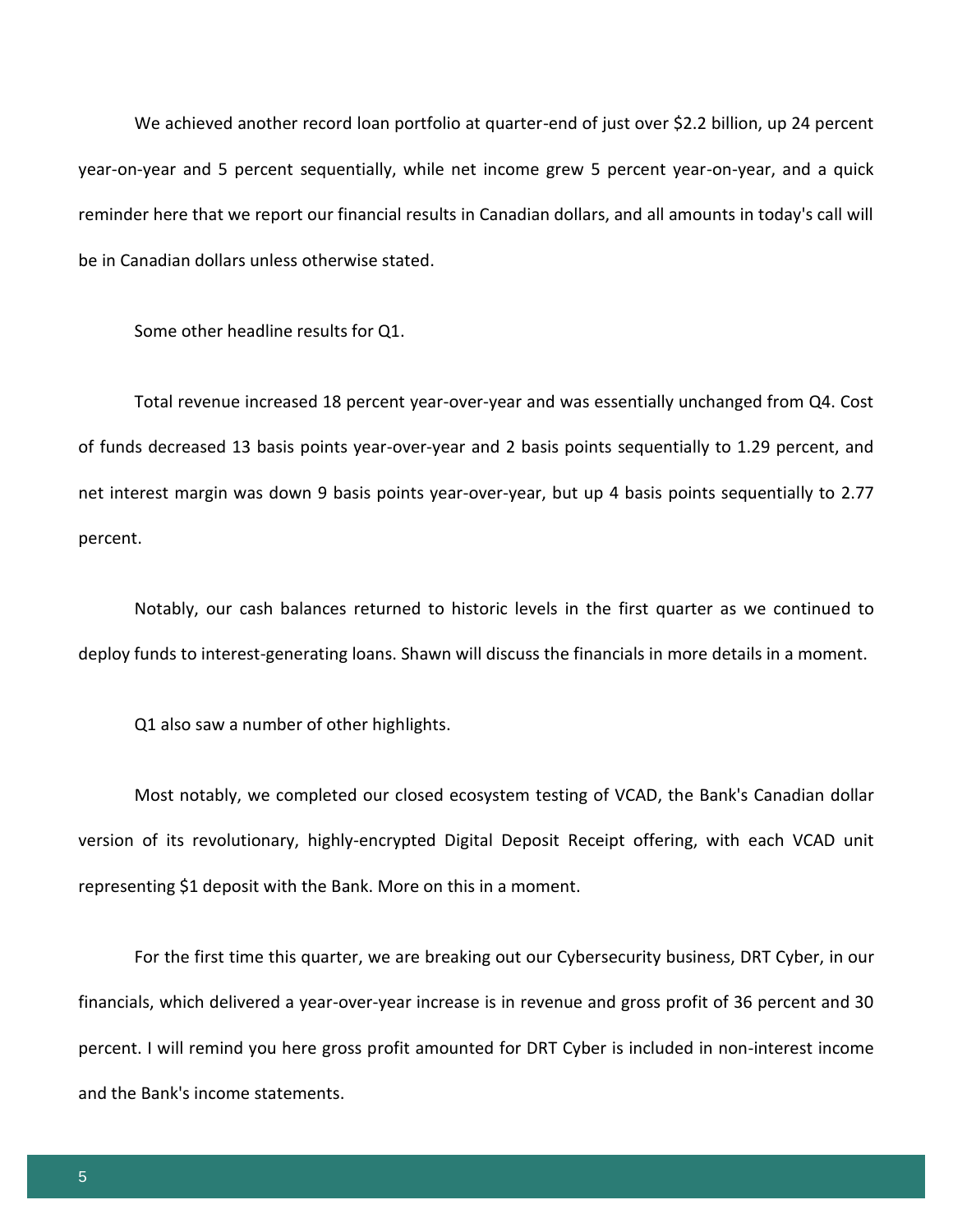As noted a moment ago, we have completed our closed ecosystem testing for the first of our digital deposit receipts in Canadian dollar-based VCAD. VCAD remains on Ethereum, Algorand, and Stellar Blockchain, and we continue to transact internally, but our testing has satisfied our criteria. We are now preparing for our commercial launch, which we expect upon the independent orders completion of the SOC2 compliance audit. SOC2 is a widely recognized standard intended to verify the non-financial reporting controls relating to security, availability, processing, integrity, confidentiality, and privacy of the system.

While the audit is taking longer than anticipated, we recognize the critical importance of such a third-party evaluation and validation in what is rapidly-evolving regulatory landscape. Our DDRs were developed to be a significantly better stablecoin; a one-for-one representation of a fiat currency on deposit with our federally licensed bank, investment-grade rated bank, and the highest level of security based on our own VersaVault technology.

In fact, we are increasingly hearing the term tokenized deposit, particularly in this time, used to describe the ideal digital currency, and that is exactly what our digital deposit receipts are. As such, they serve the dual purpose of both acting as a safe store value and as a digital currency for transacting business.

We are very encouraged by recent trends towards regulation in North America and around the world, which we believe will be very firmly—will put us in a firm position for our DDRs as not only a compelling digital currency for the market, but also one that will become the gold standard amidst the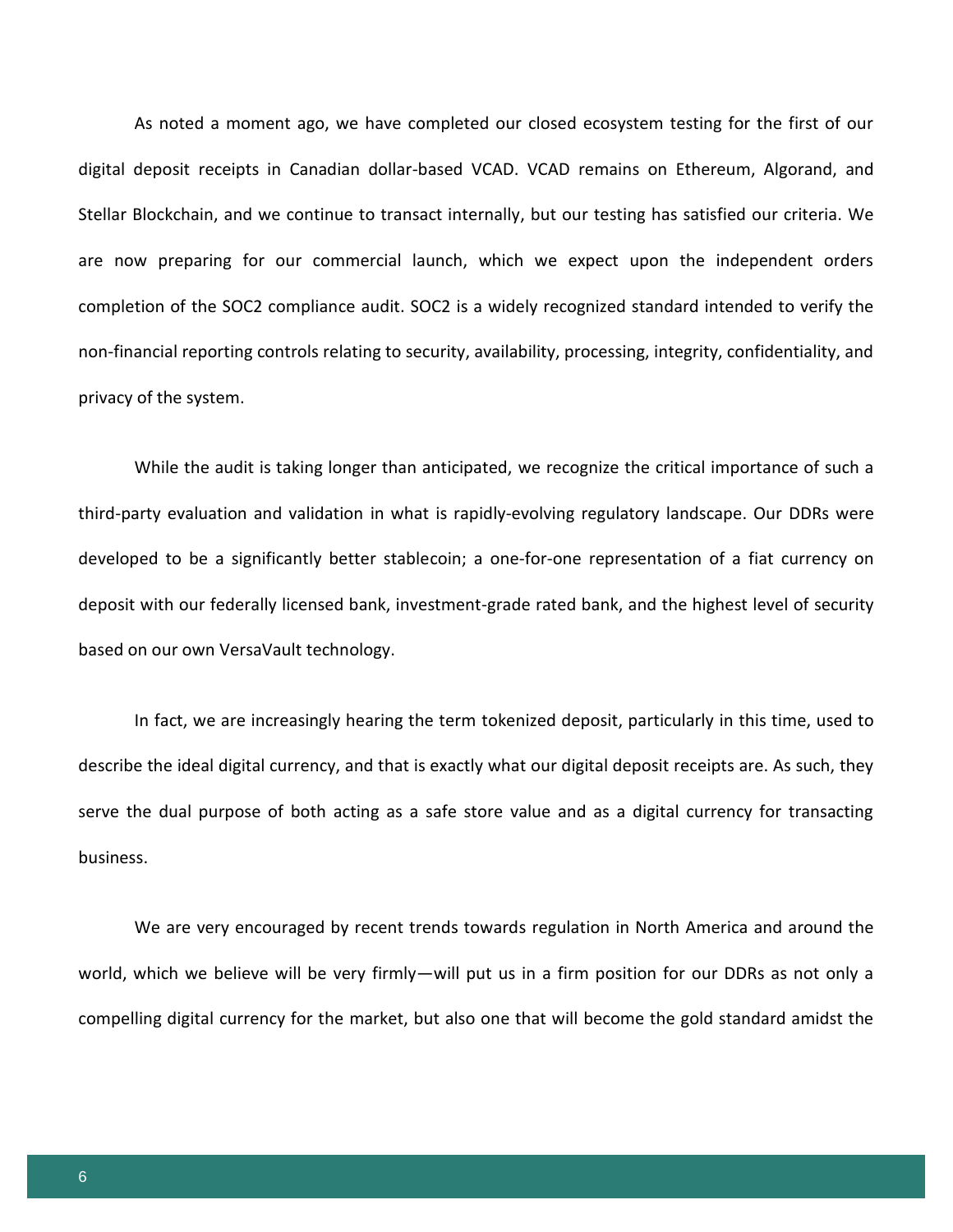future regulatory requirements. We are preparing for commercial launch as soon as possible following the completion of the SOC2 audit.

Before I turn the call over to Shawn, I would like to take this opportunity to publicly welcome the newest member of our Leadership team, Garry Clement, who joins VersaBank as our new Chief Anti-Money Laundering Officer, or CAMLO for short. Gary is a financial crime prevention expert and an advocate recognized internationally in areas of money laundering, white collar crime, organized crime, and detection of suspicious activities, including cybercrime. He brings to our Bank more than 40 years of policing and financial crime prevention experience, including three decades with the RCMP, including as National Director Proceeds of Crime.

I could go on and on, but instead will refer you to Garry's extensive CV, which is summarized in yesterday's press release. I don't know if there's anyone more qualified than Garry to fill this vacancy. We are extremely fortunate to have him, especially given the upcoming commercial launch of our digital deposit receipts.

Garry fills a vacancy left by our longtime colleague, Barb Hale, who is retiring after 25 years with the Bank, the last 20 of those in the CAMLO position. On behalf of the Board, I would like to thank Barb for her outstanding contribution to the security and reputation of our Bank during her tenure.

I'd now like to turn the call over to Shawn to review our financial results in detail.

Shawn.

**Shawn Clarke** — Chief Financial Officer, VersaBank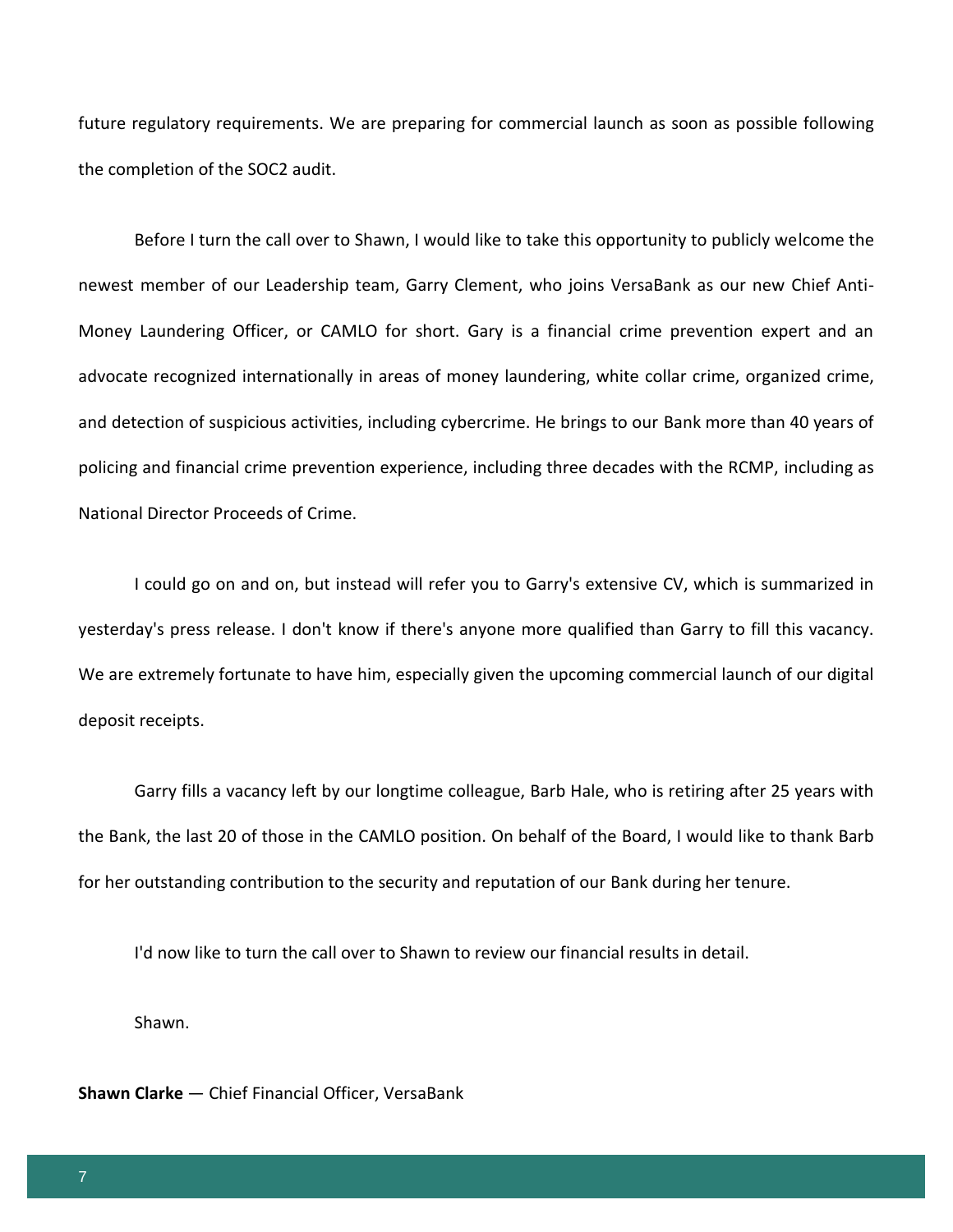Thank you, David.

Just a quick reminder, folks, that our full financial statements and MD&A for the first quarter of 2022 are available on our website on the Investor Relations section, as well as on SEDAR and EDGAR, and, as David mentioned, all the following numbers will be noted in Canadian dollars as per our financial statements, unless otherwise noted. We do offer U.S. dollar translations of our key metrics in our standard investor presentation, which will be updated for the first quarter numbers and posted to our website very shortly.

Starting with an overview of the balance sheet, total assets at the end of the quarter were \$2.4 billion, up 18 percent year-over-year and unchanged from last quarter.

Our cash balances at the end of Q1 were \$155 million, returning to more typical historical levels at 6 percent of total assets, down from \$272 million or 11 percent of total assets last quarter, and down from \$212 million or 10 percent of total assets last year. The decrease was the result of the Bank deploying our temporarily elevated cash balances into higher-yielding loans.

Loans were up 24 percent year-over-year and 5 percent sequentially to \$2.22 billion, representing another record for loan balances. I will note that the Bank has achieved continuous quarter-over-quarter loan growth since Q3 of Fiscal 2020, shortly after the onset of the pandemic.

Looking a little more closely at the composition of our loan growth, our point-of-sale financing portfolio was up 43 percent year-over-year and up 13 percent sequentially to \$1.4 billion. The increase continued to be driven primarily by strong demand for home finance, auto, and home improvement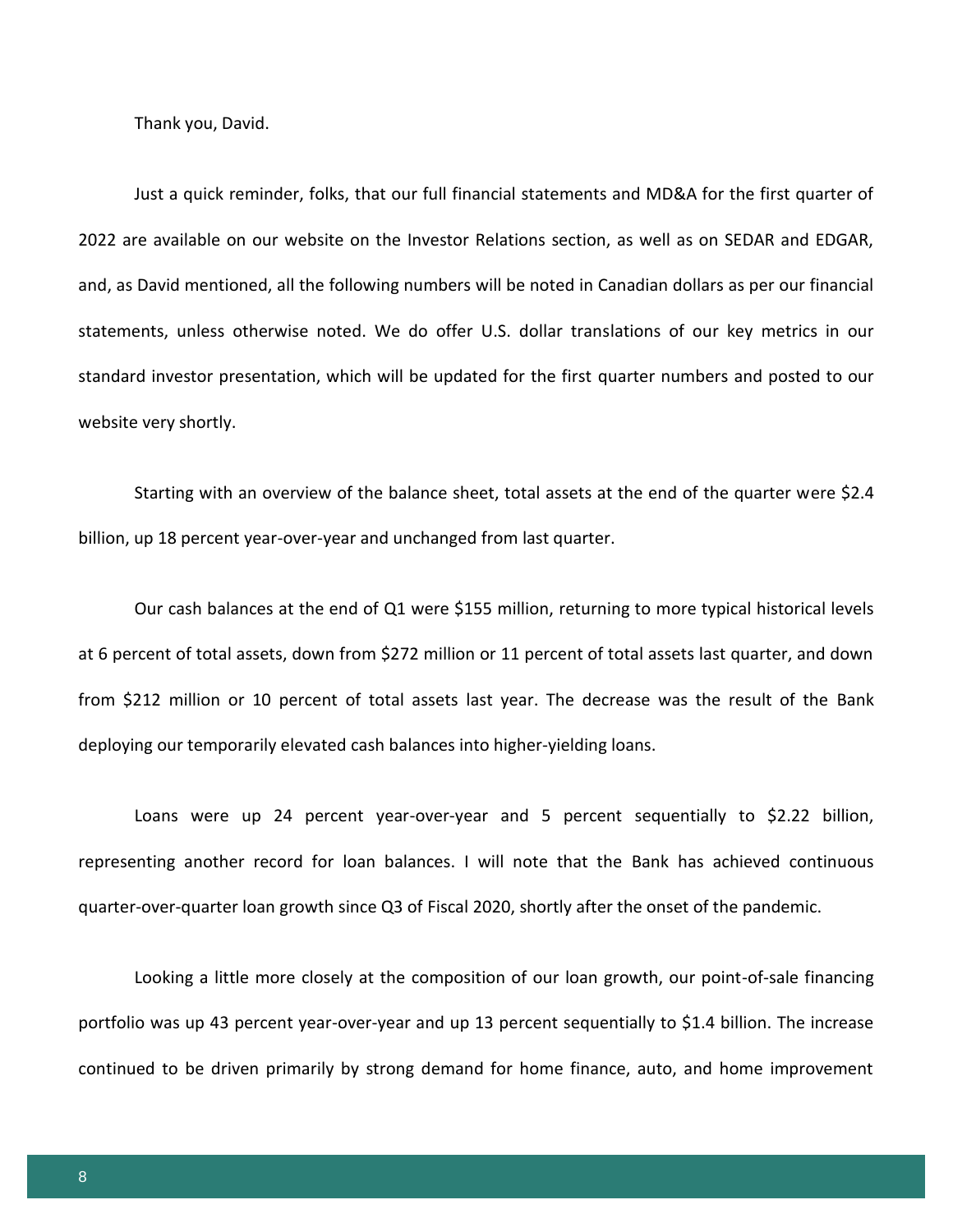receivable financing. For additional context, point-of-sale financing represented 65 percent of our total loan portfolio as at January 31, 2022, up from 61 percent of total loans last quarter.

Our commercial loan portfolio contracted 2 percent year-over-year and 6 percent sequentially to \$769 million, the decrease being a function primarily of the timing of scheduled repayments over the course of the current quarter.

Book value per share increased 8 percent year-over-year and 1 percent sequentially to \$11.78 as a function primarily of higher retained earnings, attributable net income earned in each of the periods, offset partially by the payment of dividends.

Our CET1 capital ratio increased to 14.83 percent, up from 12.48 percent last year and down from 15.18 percent last quarter, and finally, our leverage ratio at the end of Q1 was 12.69 percent, up from 11.4 percent last year, and up slightly from 12.6 percent last quarter.

The year-over-year trends in our regulatory capital levels and ratios, including our leverage ratio, are a function of a number of factors that included: the private placement of subordinated notes payable to U.S. institutional investors in April 2021 for proceeds in the amount of \$92.1 million Canadian; Treasury offering of common shares completed in September 2021 for total net proceeds of CA\$75.1 million adjusted for tax effected issue cost. Also contributing was retained earnings growth, cash provision recoveries related to the Bank's deferred tax asset. and the redemption of the Bank's outstanding non-cumulative Series 3 preferred shares in April of 2021. Our CET1, total capital, and leverage ratios remain well above our internal targets.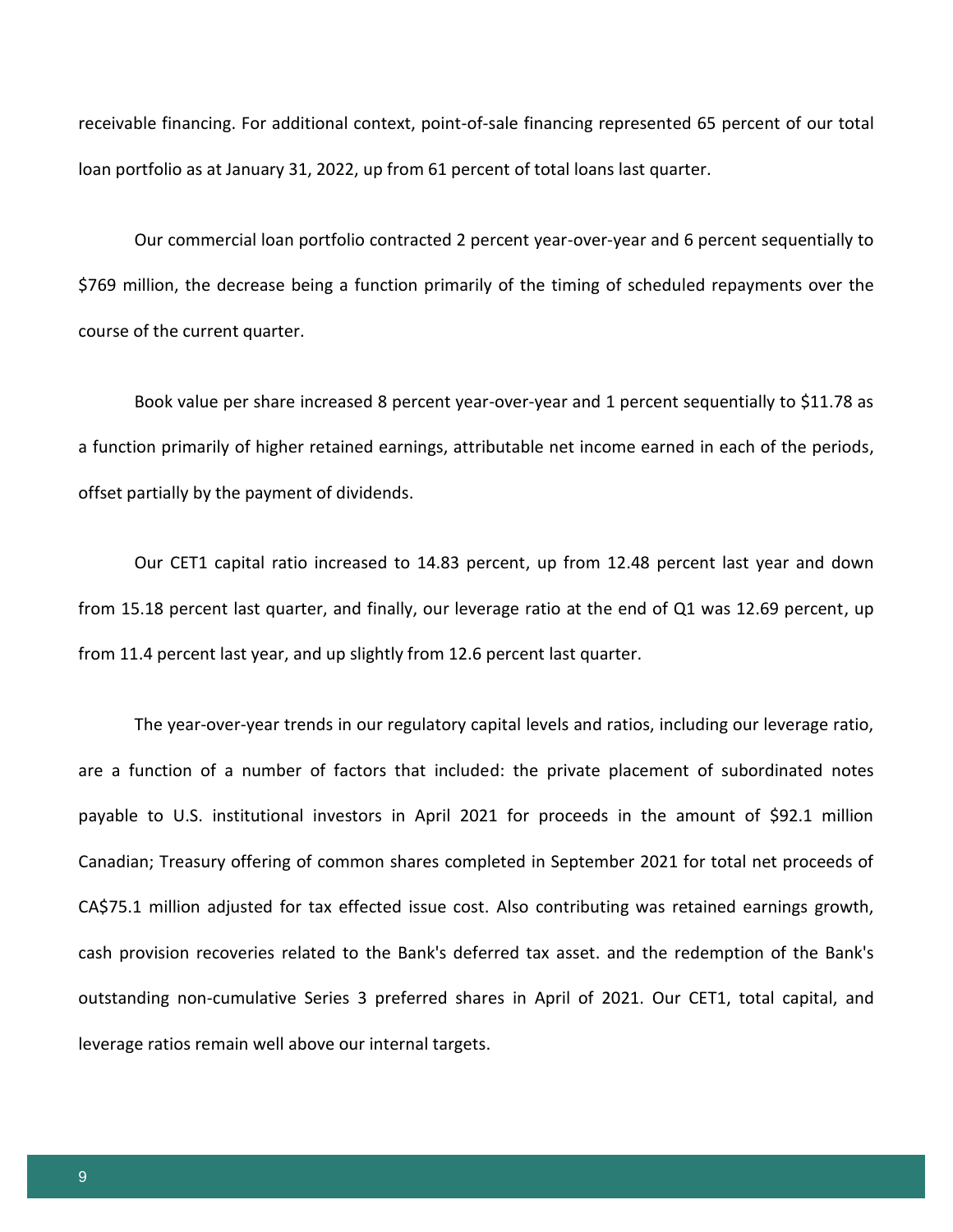As David noted, the first quarter saw continued strong performance across most of our financial metrics.

Total revenue for the first quarter increased 18 percent year-over-year to \$18.3 million, and was comprised of net interest income in the amount of \$16.9 million and non-interest income in the amount of \$1.4 million. As a reminder, our non-interest income is derived primarily from our Cybersecurity Services operation. Higher year-over-year revenue was driven mainly by higher interest income attributable to growth in the point-of-sale financing portfolio within our digital banking operations; also, higher non-interest income, as well as the deployment of cash into higher-yielding lending assets.

Q1 revenue was up only modestly from Q4, 2021, with growth in interest income being substantially offset by lower non-interest income, which is a function of several factors. Seasonally, Q4 tends to be the strongest quarter for our Cybersecurity Services business as customers work to deploy budgeted funds before the calendar year-end, while Q1 tends to be slightly softer due to the holiday season, and further this year was impacted negatively by delays in some offsite visits as COVID-19 restrictions came back into effect in many regions.

Net interest margin for the quarter was 2.77 percent, down nine basis points from last year and up four basis points from last quarter. The year-over-year decrease was mainly due to a shift in lending portfolio mix as growth in our lower-risk point-of-sale financing portfolio outpaced growth in our commercial loan portfolio. The sequential net increase in NIM was a function primarily by the redeployment of cash into higher-yielding lending assets. Net interest income for the quarter was \$16.9 million, up 17 percent year-over-year and up 5 percent sequentially. These trends are a function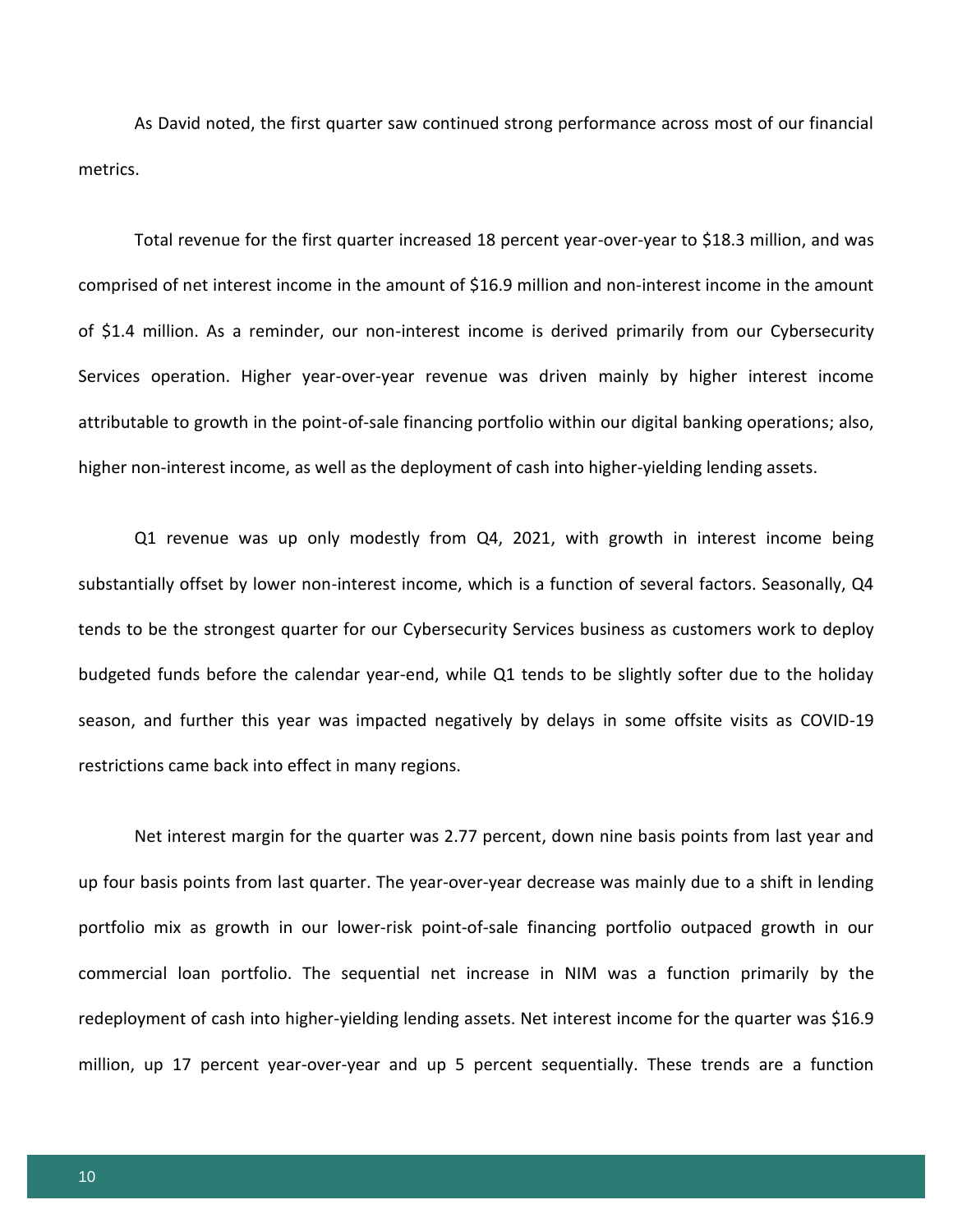primarily of the strong growth in our point-of-sale financing portfolio and the redeployment of cash into higher-yielding lending assets in the current quarter.

Non-interest expenses for the quarter were \$10.6 million, up 32 percent from last year and up 2 percent from last quarter. The year-over-year increase was due primarily to higher salary and benefit expense resulting from annual compensation adjustments and increasing staff levels; higher insurance premiums attributable to Bank's listing on the NASDAQ; and investments in the Bank's business development initiatives. This quarter's non-interest expenses should be a reasonable proxy for our run rate over the remainder of Fiscal 2022.

I will also note that the current quarter included three months of operating expenses of DBG compared to two months of operating expenses included in the comparative quarter last year due to the timing of the Bank's acquisition of DBG on November 30, 2020. The sequential NRE trend was a function primarily of the same factors driving the year-over-year trends, but without the impact of the misalignment of the DBG expense item.

Net income for the quarter was \$5.6 million, or 19 percent per common share, basic and diluted, which is up 5 percent year-over-year and down 6 percent sequentially. The year-over-year trend was a function primarily of higher net interest income attributable substantially to loan growth, offset partially by higher non-interest expenses that I just described previously. Sequential trend was a function primarily of higher non-interest expense, higher provision for credit losses, and lower non-interest income, offset partially by higher net interest income, which is attributable to loan growth.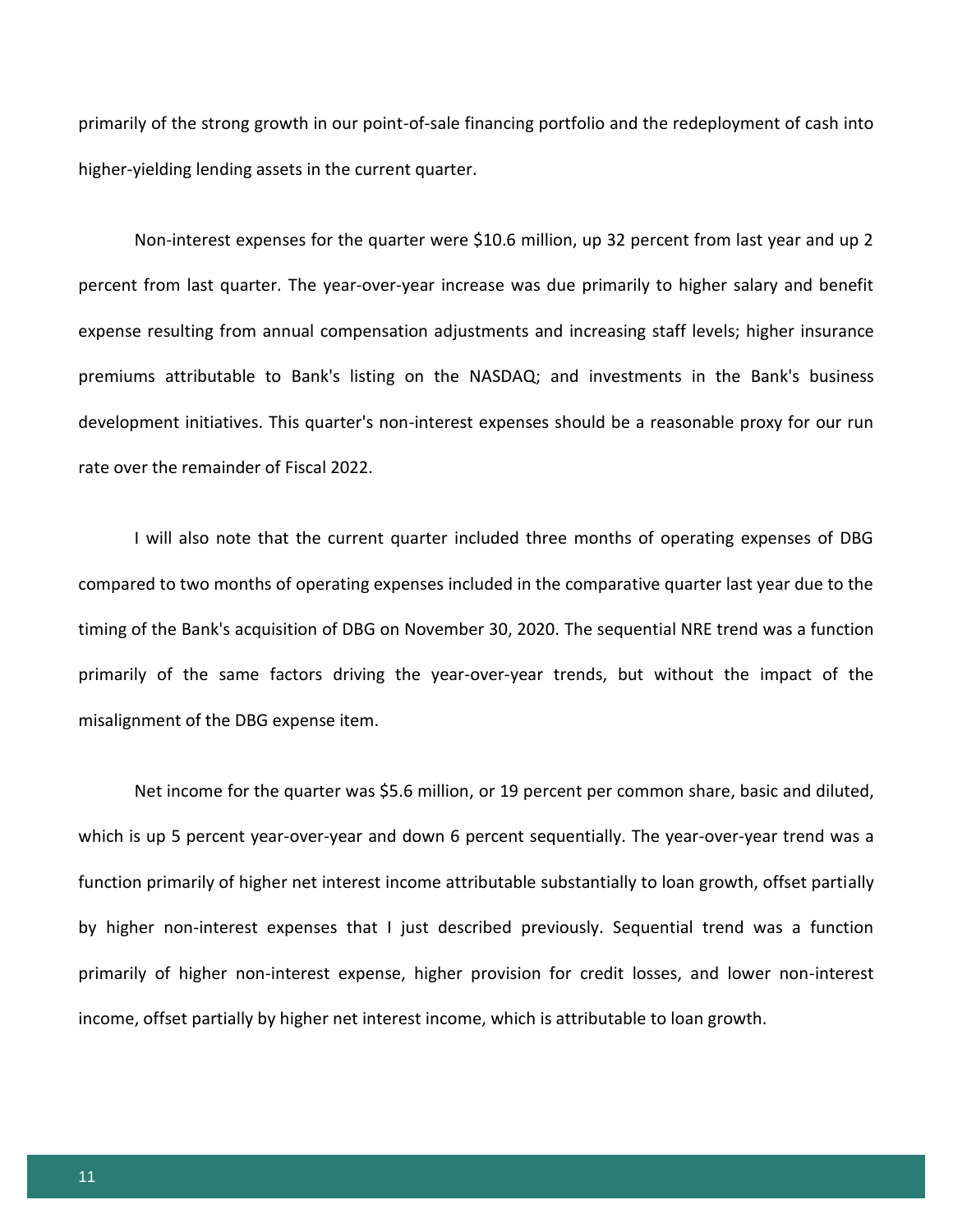As David highlighted previously, the first quarter, once again, saw our cost of funds decrease to 1.29 percent, down 13 basis points year-over-year and down 2 basis points from last quarter. The yearover-year trend was primarily a result of continued growth in our Insolvency Professional deposits, which currently pay interest at a rate of 0 percent, but the sequential trend was a function primarily of the redeployment of existing cash balances into lending assets.

The fair quality of our loan portfolio remains very strong. We once again finished the first quarter with no impaired loans and no loans in arrears, which continues to be the case today.

In Q1, we recognized a provision for credit losses in the amount of \$2,000 compared to a provision for credit loss in the amount of \$57,000 for the same period last year, and a recovery of credit loss provisions in the amount of \$279,000 last quarter. Provision for credit losses as a percentage of average loans this quarter was 0.00 percent compared with a historical 12 quarter average of negative 0.01 percent, which remains amongst the lowest of the publicly-traded Canadian federally licensed banks.

As a final comment, amidst the continuing evolution of the pandemic and being mindful of the elevated geopolitical risk resulting from the crisis in Ukraine, we continue to operate at a heightened level of awareness to ensure that our risk management, loan origination, and underwriting practices remain highly-disciplined and focused.

I'd now like to turn the call back to David for some closing remarks.

David?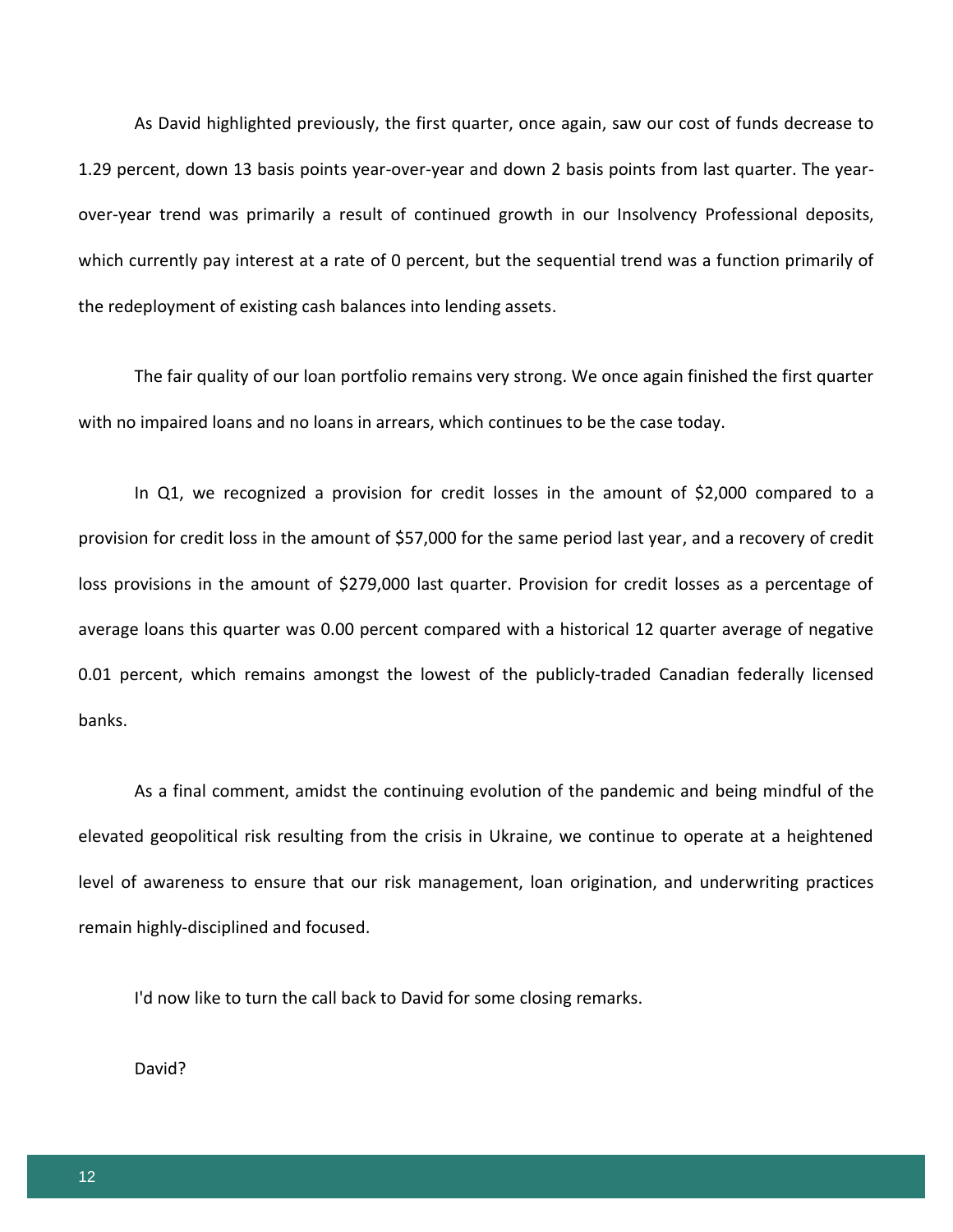**David Taylor** — President and Chief Executive Officer, VersaBank

Thanks, Shawn.

Q1 was a very solid start to Fiscal 2022. We saw the continued momentum of our existing digital banking operations, as well as a strong year-over-year growth from DRT Cyber. We expect this momentum to continue throughout the remainder of the year, with a baseline of growth from these operations in line with 2021 with some potential upside. Demand for these types of goods and services that are financed through our point-of-sale business remain strong in Canada, and we are noting what appears to be a resurgence in commercial spending. On the deposit side, we expect a return to sequential growth of our insolvency deposits as the pandemic-related government support payments end, and I want to note here that the Bank additionally benefits in the short term during a period of rising interest rates.

In our Cybersecurity Service business, we have a solid momentum that we expect to continue into 2022. You will note that a moment ago I referred specifically to existing digital banking operations. That is because in 2022 is a year in which we expect to meaningfully expand our point-of-sale finance business. On our last call, I talked about the opportunity to bring our unique point-of-sale financing model, which has been so successful in Canada, to the 1.8 trillion U.S. consumer finance market. It's a market where we see same potential for success that we did in Canada a decade or so ago, but obviously, many, many times larger, and with a proven solution that we know addresses the unmet need. We are steadily making progress with our plans.

With that, I'd like to open the call for questions.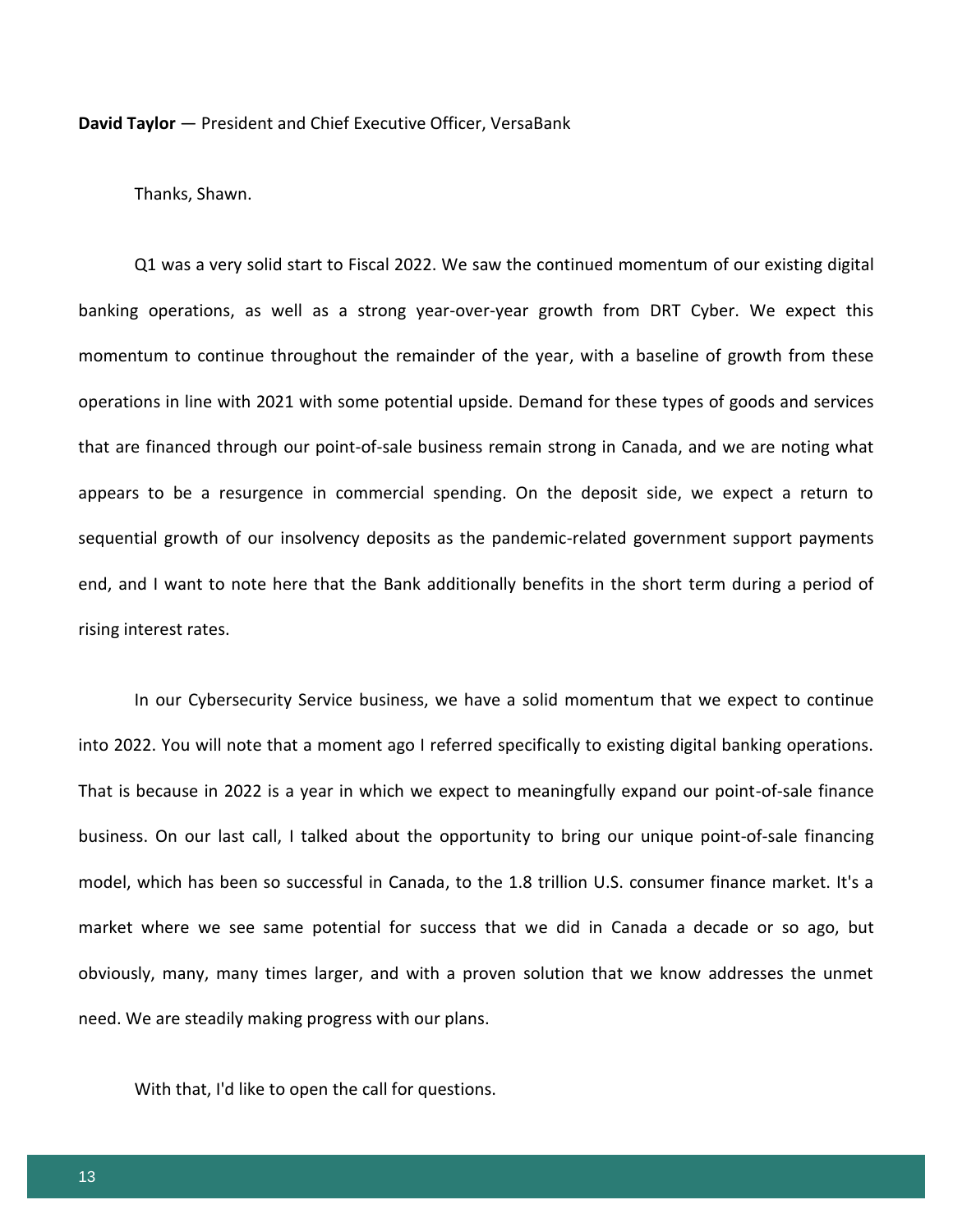# Operator?

# **Q & A**

# **Operator**

Your first question comes from William Wallace from Raymond James.

Please go ahead.

**William J. Wallace, IV** – Analyst, Raymond James

Hi. Good morning, guys. Thanks for taking my call—my questions.

Dave, maybe just starting with where you ended, you said you're making steady progress, I believe, on your plans to enter the U.S. with your point-of-sale business. Could you provide some more specific commentary around what needs to occur for an actual entry into the U.S. and where you stand from a timeline perspective, and how maybe that industry might look?

**David Taylor** — President and Chief Executive Officer, VersaBank

Yes. Thank you, Wally. Wonderful weather here in New York City.

Well, we've incorporated a company we call VersaFinance to serve as a lending platform. We've identified at least three potential new customers, and our team has been working with the lawyers on documenting our program. There's some differences between the Canadian law and the U.S. law, and that's what's slowed it down, but we're just in the stage now of finalizing the legal documents, so it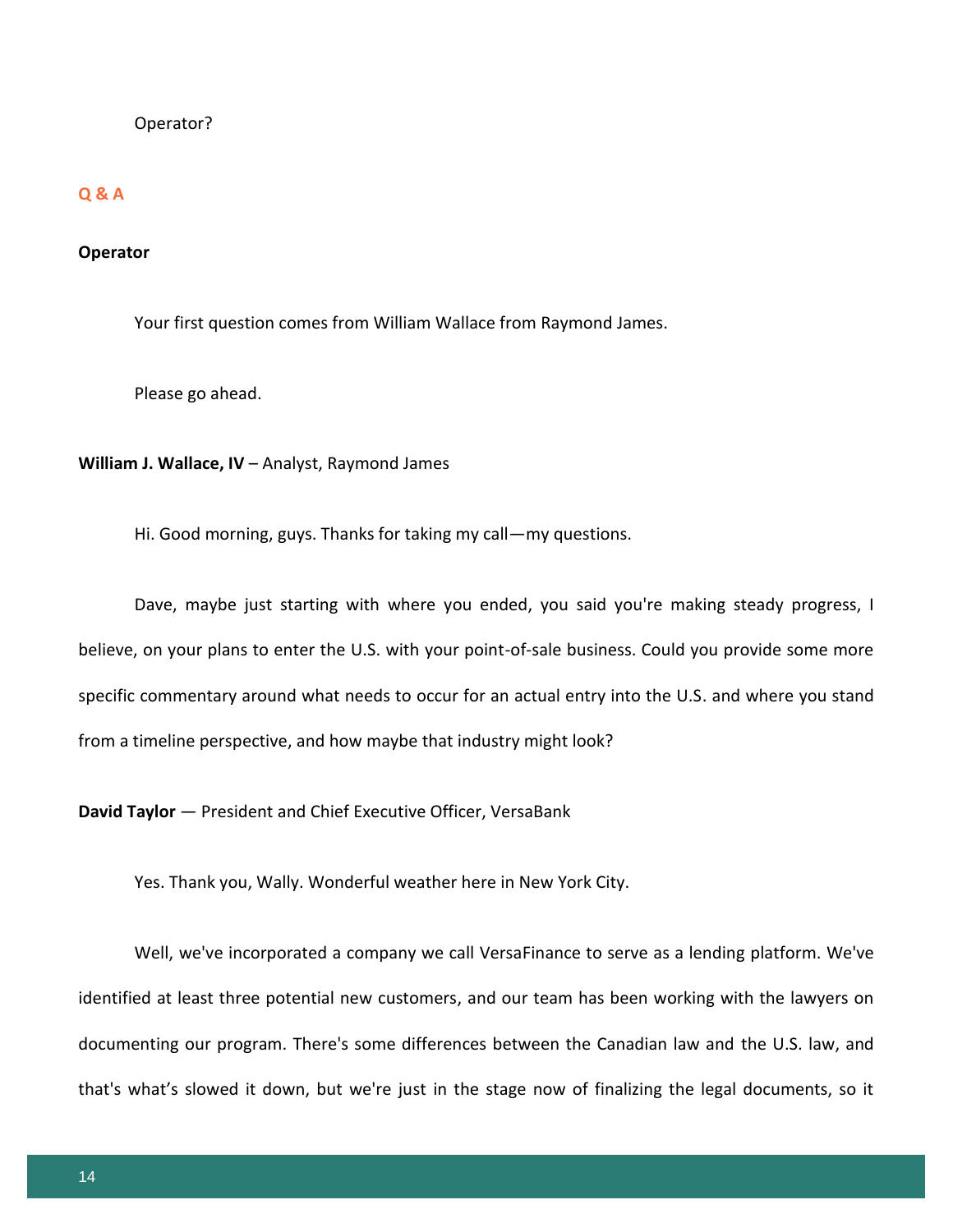shouldn't be too much longer before you see us book the first deal and there's a few more in the hopper that will follow after that now that we've settled on the legal documentation.

**William J. Wallace, IV** – Analyst, Raymond James

Do you think that could be a fiscal this quarter announcement?

**David Taylor** — President and Chief Executive Officer, VersaBank

Yes. Yes, we're looking for this—I was hoping it would be the first quarter, but plowing through the legal nuances took a little longer than we had—we expected.

**William J. Wallace, IV** – Analyst, Raymond James

Okay, but you feel like you've gotten through that process now and we could expect to see some sort of announcement this quarter with your—with the first partner, at least a first partner in the U.S.?

**David Taylor** — President and Chief Executive Officer, VersaBank

Yes, that's right, Wally, and then after that, it's—now that we've got the legal work sorted out, then it's up to our team's marketing efforts.

**William J. Wallace, IV** – Analyst, Raymond James

Okay. It sounds like you have identified three customers just based on their volumes. Any willingness to give us a sense as to how big of a splash you could enter the U.S. with from a volume perspective, or is that putting the cart in front of the horse?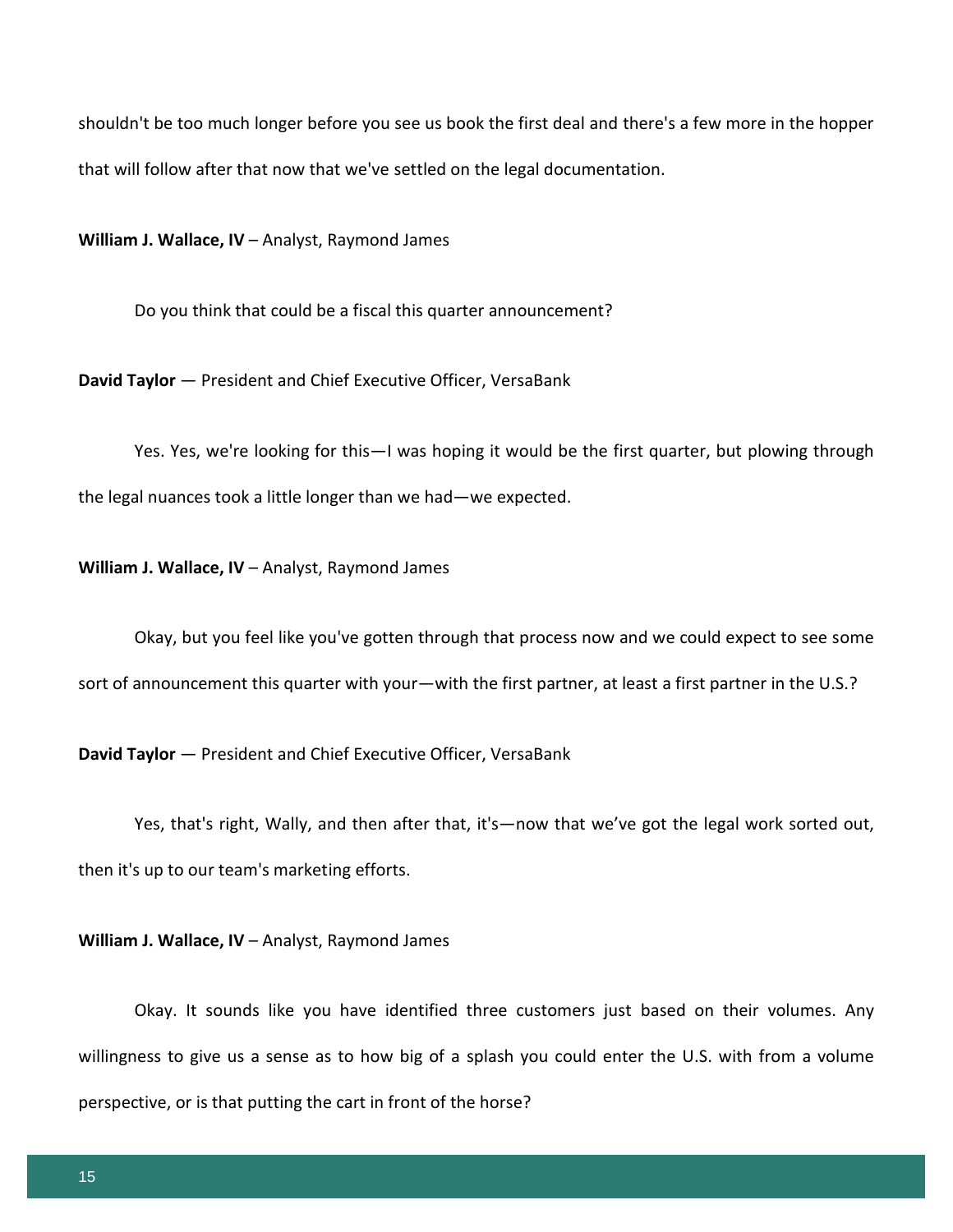**David Taylor** — President and Chief Executive Officer, VersaBank

Little early to say. As I said in the comments, the—what we're calling our baseline growth is about the same as we experienced last year and that was about 43 percent. That's based on the Canadian customers. U.S. would all be incremental to that, and it's hard to put a figure on it right now, but next quarter, I should be able to do that and then we'll have some real live customers.

#### **William J. Wallace, IV** – Analyst, Raymond James

Okay, and then you also mentioned towards the end in your commentary, I think you said what looks like a resurgence in commercial spending. Are you referencing the commercial real estate business, or are you talking about small business or something on the point-of-sale side? You are talking about the point-of-sale.

**David Taylor** — President and Chief Executive Officer, VersaBank

Commercial equipment. Yes. There was quite a sensation in small business spending with the pandemic. There's more an offset, of course, by a lot of spending in the retail area primarily on home improvement and that sort of thing, but now we're starting to see some commercial spending coming back, finally. This pandemic has certainly taken its toll on small businesses in Canada.

**William J. Wallace, IV** – Analyst, Raymond James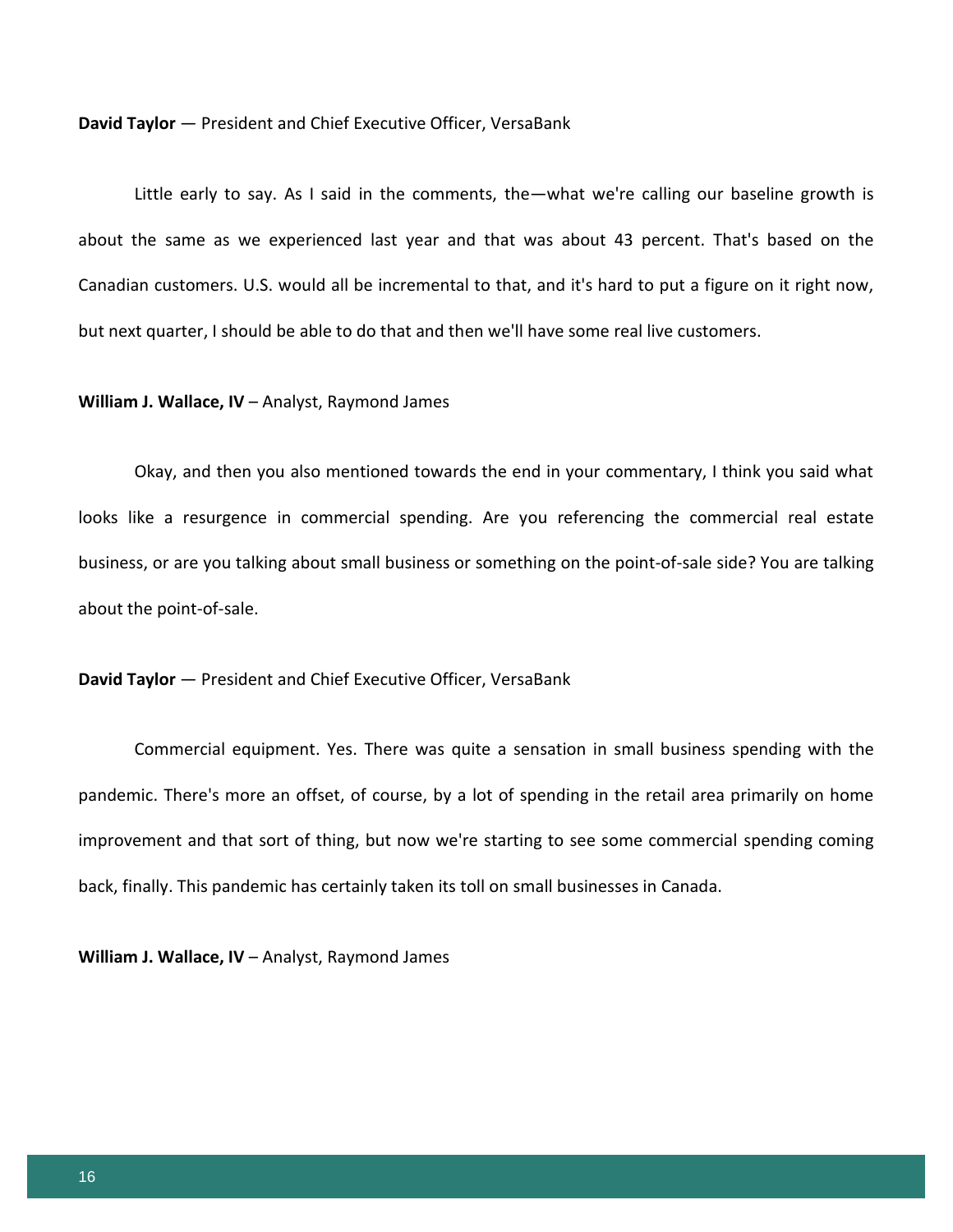Okay, great, and then I just wanted to shift gears and talk a little bit about VCAD and the SOC2 audit. We're delayed on the launch. The SOC2 audit, it's a pretty structured and formalized process. Is that correct?

**David Taylor** — President and Chief Executive Officer, VersaBank

Yes, absolutely.

**William J. Wallace, IV** – Analyst, Raymond James

Where are you in the audit process itself, and how soon do you anticipate completing the audit?

**David Taylor** — President and Chief Executive Officer, VersaBank

Well, if you'd asked me that last quarter, I would have said a few weeks. I'm still saying a few weeks. It's taken a lot longer than I had expected. However, I asked Gurpreet Sahota who was in charge of that area, and he's looking for a few more weeks. This was a self-imposed requirement that we placed on ourselves thinking that it's a brand-new product for the world, it is, and that it would be good that our customers and our regulators would know that a third party had reviewed it with stringent SOC requirements, so, yes, maybe a few more weeks. There was a delay in actually physically reviewing our facility that the COVID restrictions in Canada brought about, but that's behind us now.

**William J. Wallace, IV** – Analyst, Raymond James

Okay, and, so assuming this is done within the next several weeks, what does the commercial launch look like? Will you launch with multiple customers that will be offering your VCAD stablecoin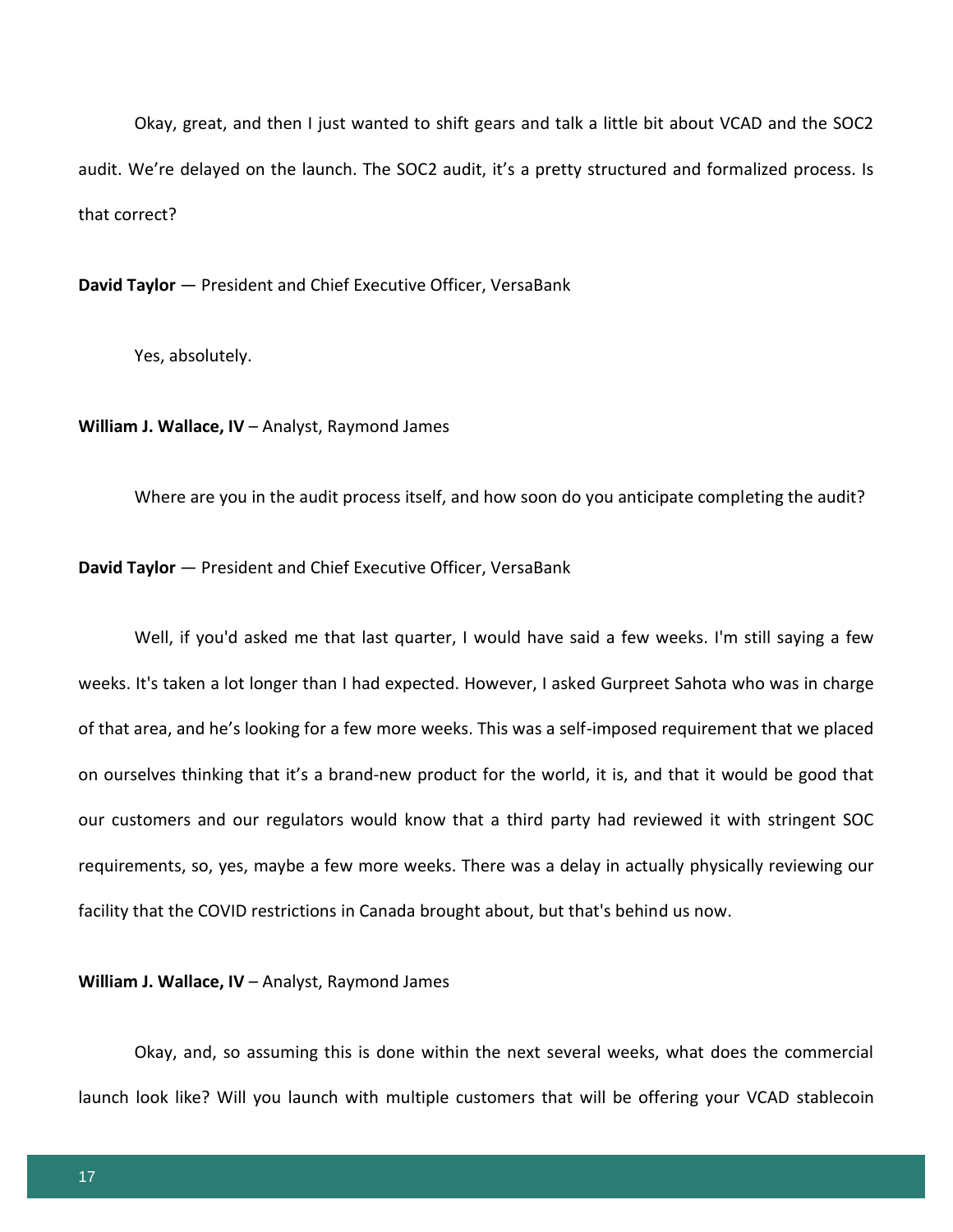alternative? Will it be all launched at once, or will you just say we're launching and then you have to go and start working on the customer agreements, etc.? Just help us think about what the launch might look like once this audit is complete.

#### **David Taylor** — President and Chief Executive Officer, VersaBank

Our partner, Stablecorp, has already lined up customers to purchase the VCAD, so that's—they're just still waiting for us to be able to issue the VCAD to them, so immediately when we're ready to go, we'll be issuing VCAD to Stablecorp, and they, in turn, will be issuing VCADs to their customers. They also announced some time ago that their QCADs will swap into our VCADs, so as soon as we're ready to go, Stablecorp's ready to go, so that's the first. There's some others that have contacted us about also distributing our VCADs for USD and perhaps (inaudible) sterling and the euro, so as soon as we give them the green light, I'm sure Stablecorp's—they have an account open with us and they're all set to ago.

#### **William J. Wallace, IV** – Analyst, Raymond James

Okay, and then as it relates to the USD, that would just be a potential tack-on offering, right? You wouldn't need to undergo a whole additional audit for that specific DDR, would you?

#### **David Taylor** — President and Chief Executive Officer, VersaBank

Yes. That's exactly right. In fact, we already have the USDs on the blockchains for the close of testing. Now, we only issue in Canada, of course, so the denomination is U.S., or it could be sterling or euro too. It's just issued in Canada to Canadian purchasers, being Stablecorp to start with. Thereafter,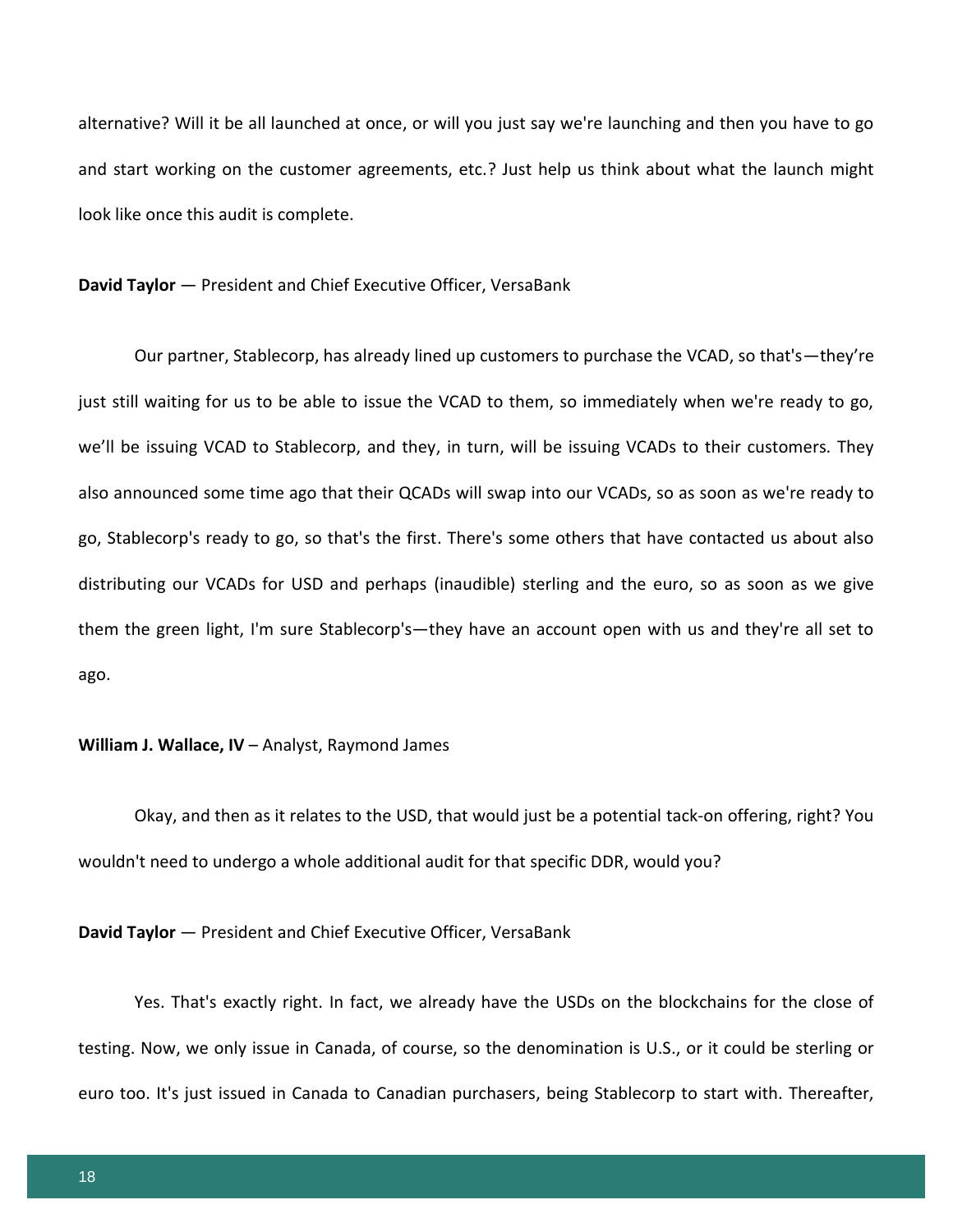we are looking into United States for—to acquire a bank this year. We're engaged in discussions on that topic, but presently, the coins should just be issued in Canada.

#### **William J. Wallace, IV** – Analyst, Raymond James

Okay. Okay, great, so it seems like this quarter could be hopefully and potentially, a quarter with some kind of meaningful progress on these two new sort of initiatives that we've been talking about since the IPO.

**David Taylor** — President and Chief Executive Officer, VersaBank

Exactly, Wally. Sorry it's taking a lot longer than I expected, but with legal work and accountants doing the SOC audit, and COVID with a—with the second shutdown or restrictions in Canada, it slowed it down a bit.

The other one that we didn't mention was our Instant Mortgage that—it seems finally we may have a mortgage administration company lined up to look after the administration for us. That may very well hit this quarter too.

**William J. Wallace, IV** – Analyst, Raymond James

Okay, great.

I have a few more questions, but I'm going to hop out and let somebody else ask some, and if they don't get asked, I'll come back later.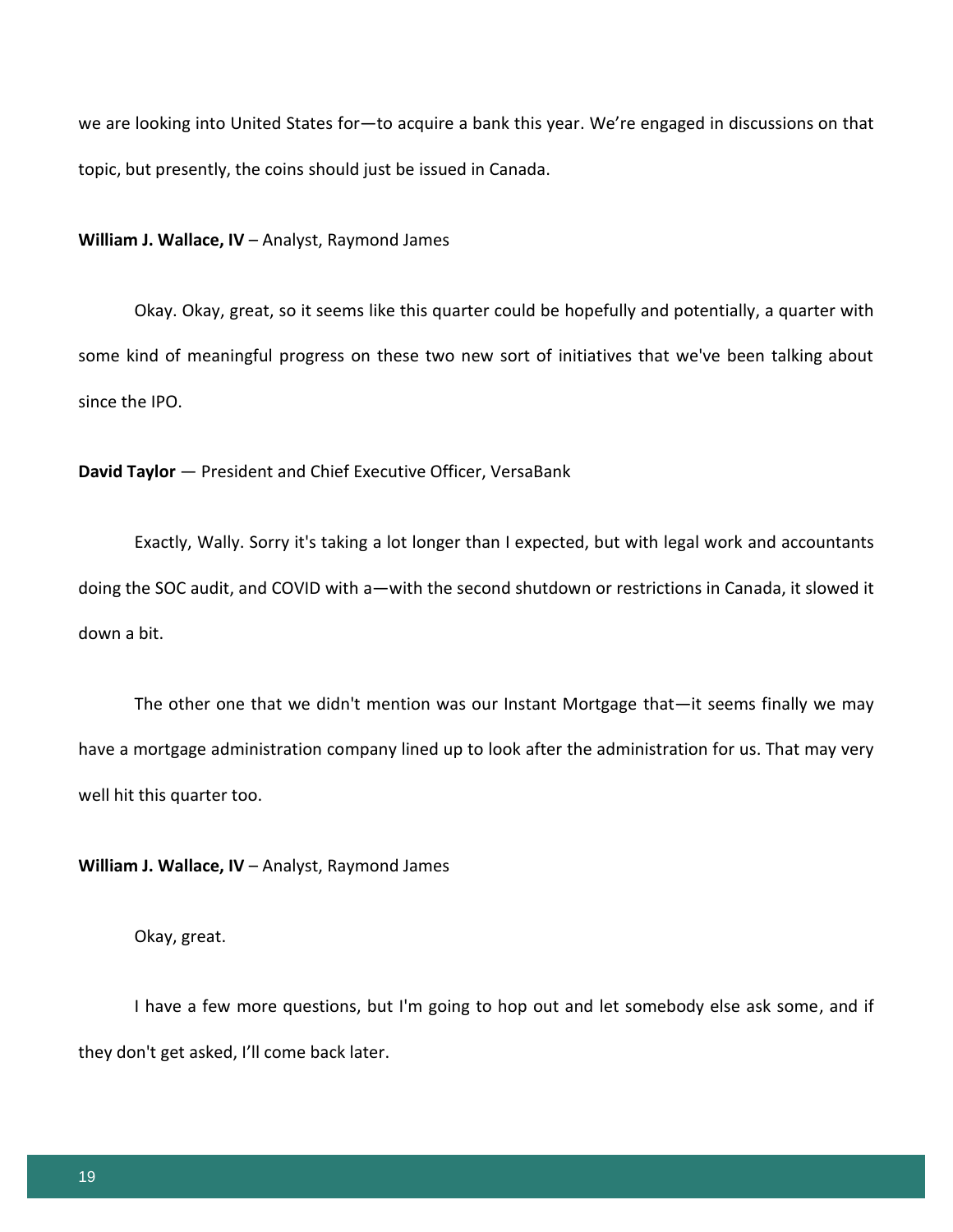Thank you very much for your time. I appreciate it, Dave.

**David Taylor** — President and Chief Executive Officer, VersaBank

Well, thank you, Wally.

# **Operator**

Thank you. Your next question comes from Greg MacDonald from LodeRock Research. Please go ahead.

**Greg MacDonald** – Analyst, LodeRock Research

Thanks. Good morning, guys. How are you, David?

**David Taylor** — President and Chief Executive Officer, VersaBank

Very good, Greg. It's a nice, sunny day here in New York, and thankfully, I'm overlooking Central

Park, so beautiful.

**Greg MacDonald** – Analyst, LodeRock Research

Lovely, and the temperature is probably a little warmer there.

**David Taylor** — President and Chief Executive Officer, VersaBank

It is, indeed.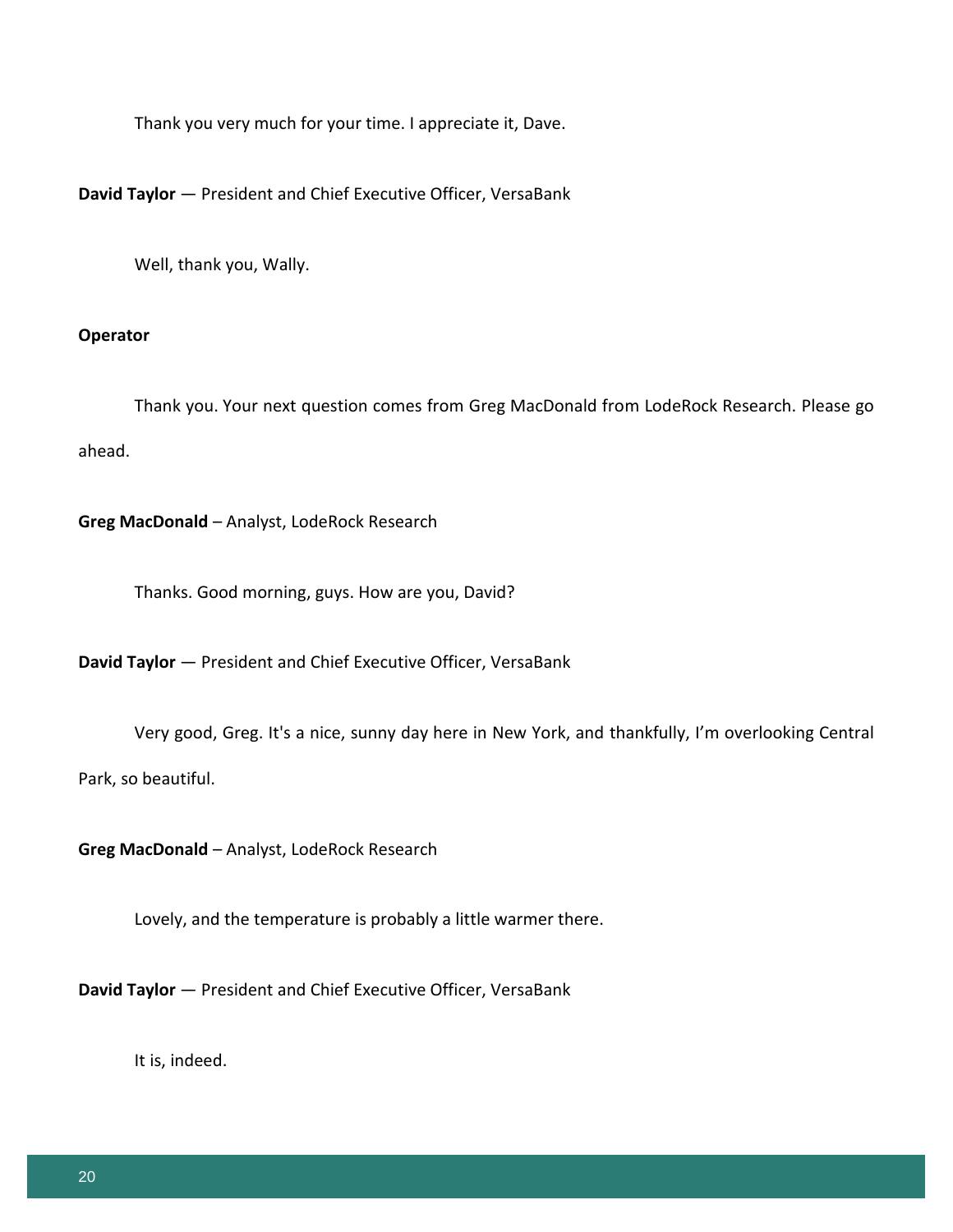**Greg MacDonald** – Analyst, LodeRock Research

Thanks for taking my question.

I wanted to ask one on DRT. Revenue growth, 36 percent year-over-year. You talk about some sustainability of that, and "heightened threat alert" makes us all kind of come back to this as an important topic and realize that this is possibly a scenario where demand is outpacing ability to provide service for cybersecurity companies. Can you just talk a little bit—just give us a little bit of an update on DRT? I'm sensing demand must be great, but this is a human resources business at the end of the day. Give us just an update on how things are going with respect to growth, with respect to ability to staff, things like that.

# **David Taylor** — President and Chief Executive Officer, VersaBank

Well, you're absolutely right that the penetration testing side is dependent on people, and I think everybody in the IT software industry knows that it's been harder and harder to retain and acquire new IT people. We've done fairly well. London is a popular spot for people to live, so we've got that going for us.

Secondly, we introduced options for our staff, which has become standard in the software industry, to encourage people to stay with us and prosper with the increasing value of the shares, so we're—we—I suppose vis-à-vis the industry, we're doing much better with retention and obtaining staff, but on the penetration side of our DRT business, it is somewhat human-dependent. We have other cybersecurity products that are highly-scalable, so that isn't so human-dependent, and we're hoping that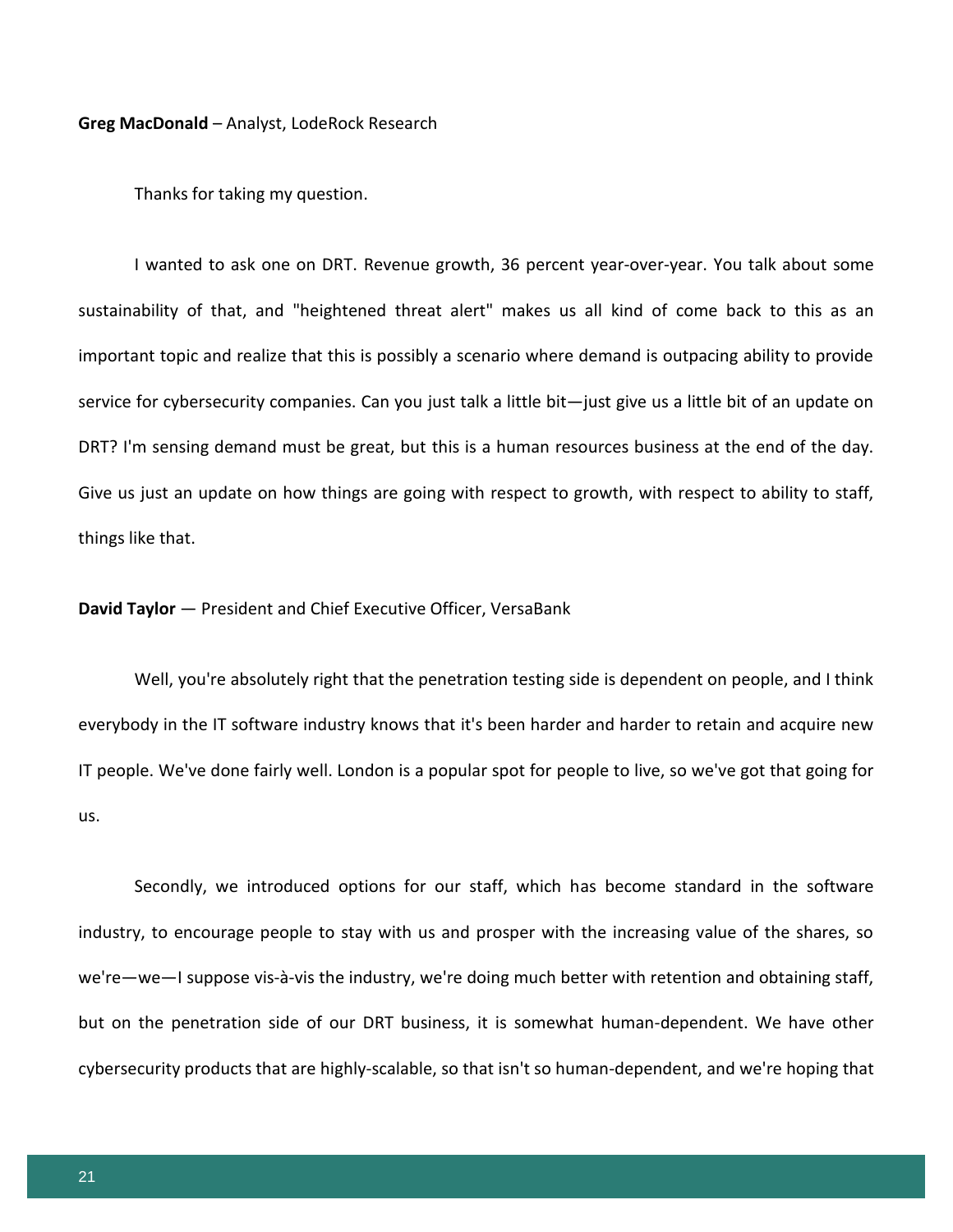folks who are, as you say, subject to higher degree of tax, will take us up on our machine-driven products that basically give them a heads up that someone's trying to hack into their systems, so we continue to see a tremendous growth area for DRTC. One area is subject to—dependent on hiring in human, so we think we've got that covered with an attractive compensation package. The other products we have are highly-scalable and not very dependent on humans.

#### **Greg MacDonald** – Analyst, LodeRock Research

Okay, thanks for that, and sense of growth profile on the topline, is this still primarily a Canadian business; i.e., Canadian corporations serving, Canadian government agency serving, or have you made success moving into the U.S. market yet?

# **David Taylor** — President and Chief Executive Officer, VersaBank

Well, we have a lot of U.S. customers. A number of states are using us for their 911 service. A lot of police departments here in the United States are using us. Of about the 350 or so customers that we have, a good portion are in the United States, and it's just what you'd expect. It's critical services, the utility companies, rail lines that use us, so we're quite prevalent in the United States.

#### **Greg MacDonald** – Analyst, LodeRock Research

Okay, thanks for that, and then just a quick question on the Instant Mortgage product. You've expressed some opportunity for attractive growth there in the past, and it's nice to see that, from an administrative perspective, that product's ready to roll. From what your loan origination partners are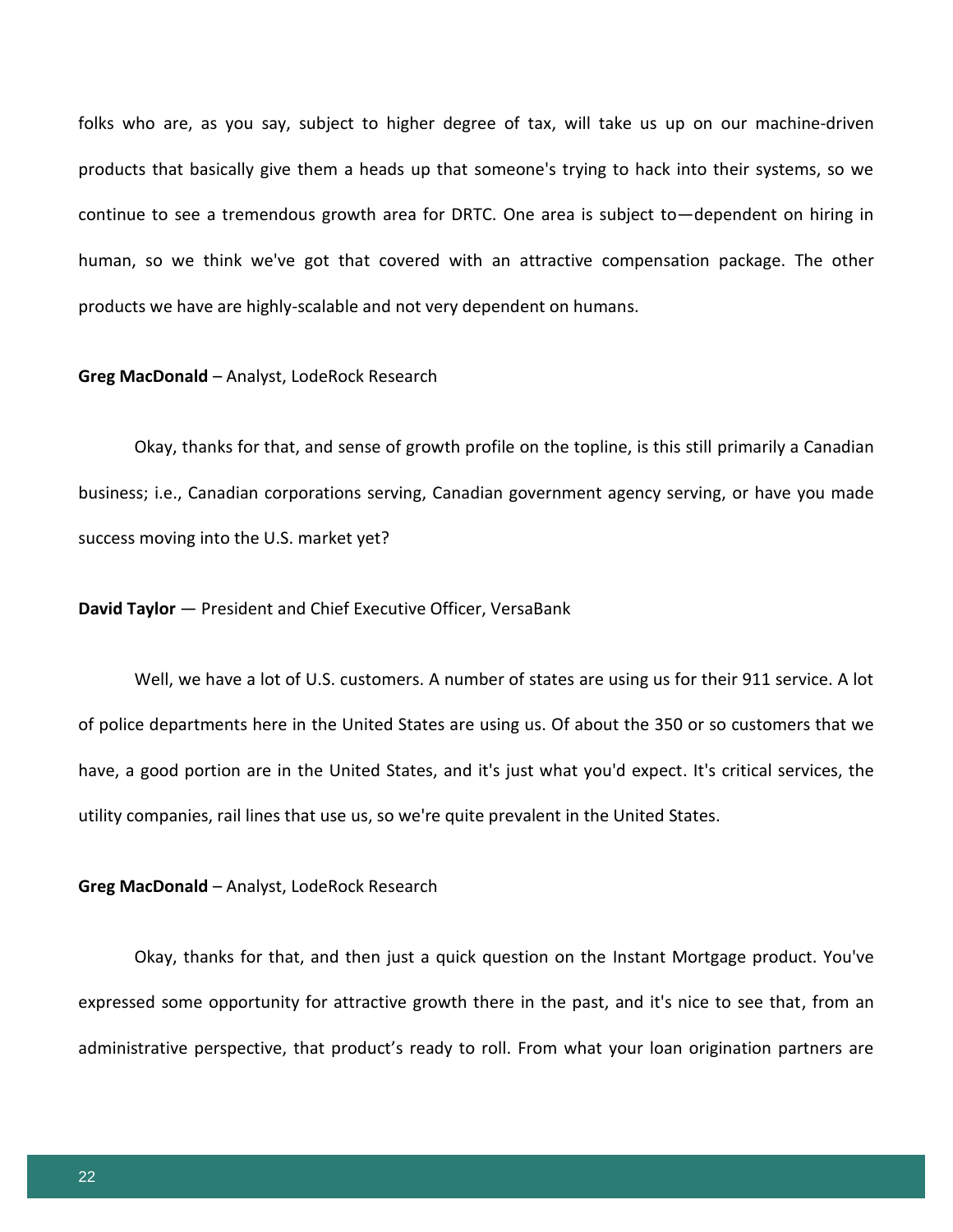talking about, any sense of change in optimism for growth there? Is it an avenue that you think you're more optimistic about now? It's a new product, right, so any updates there would be helpful for us?

**David Taylor** — President and Chief Executive Officer, VersaBank

Well, we are very optimistic about it. The hold-up for the Instant Mortgage itself was finding a mortgage administration company that could look after the mortgages for us. As you know, our modus operandi is to partner out those types of activities, and it looks like we have one that's came to work with us.

It's hard to say what the growth potential is, but it looks like a lot of demand. Mind you, that could end pretty quickly. As you know, Greg, in Canada, we're looking at a highly unusual increase in property values, and it very well could be a settling back of pricing, and maybe the demand for mortgages will settle back, but right now, it's a huge demand.

**Greg MacDonald** – Analyst, LodeRock Research

Also a highly unusual increase in immigration, which works in its favour.

**David Taylor** — President and Chief Executive Officer, VersaBank

Yes, absolutely, and this is primarily what the Instant Mortgage is aimed at, for those that want a convenient way to obtain mortgage financing at the point-of-sale, of course, so it's designed for new Canadians.

**Greg MacDonald** – Analyst, LodeRock Research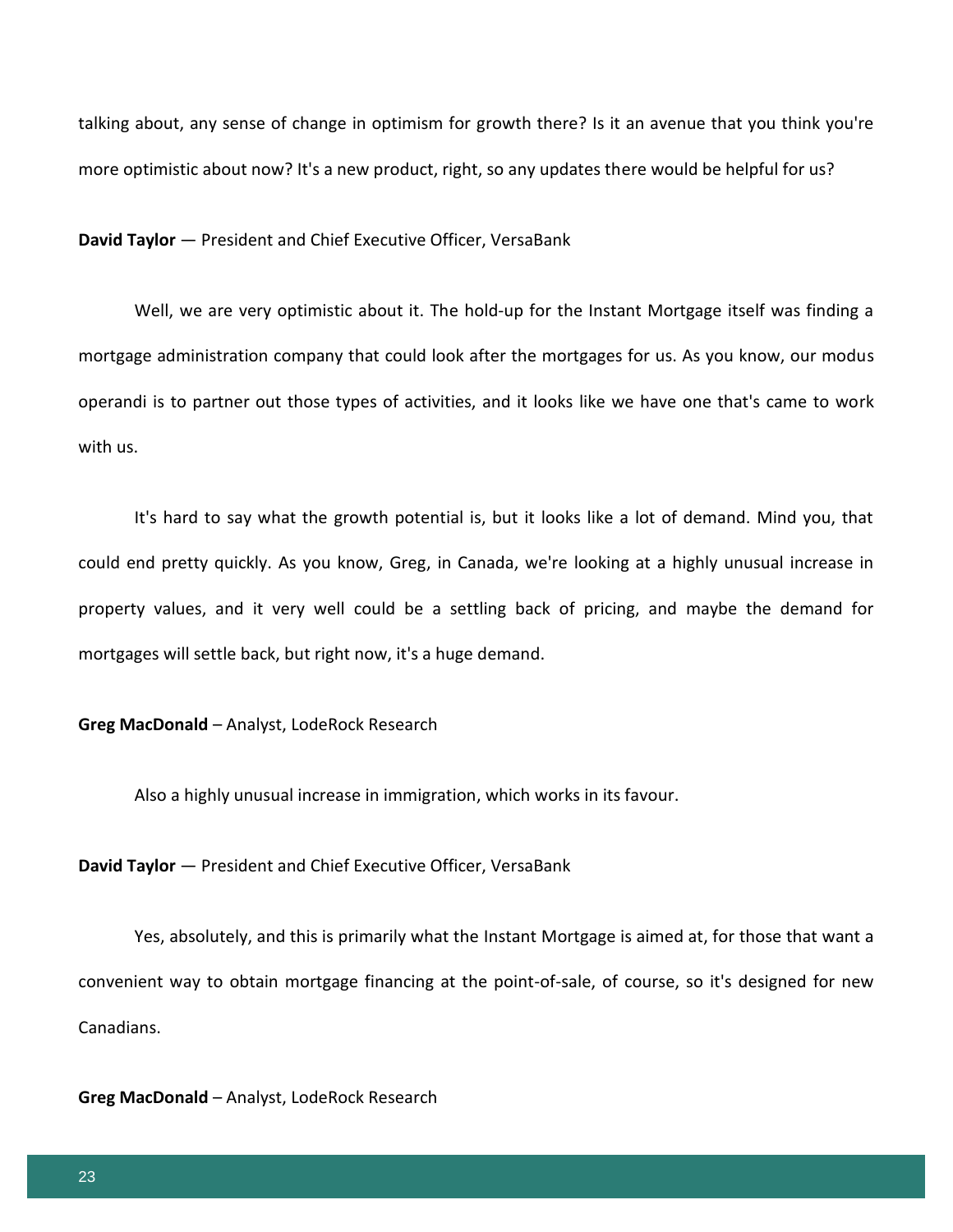Great. I'm curious to see how that product rolls out. It's imaginative and I think it's very interesting.

Thanks very much, David. I appreciate the answers to the questions. I'll pass it on.

**David Taylor** — President and Chief Executive Officer, VersaBank

Well, thank you, Greg.

#### **Operator**

Your next question comes from William Wallace from Raymond James. Please go ahead.

**William J. Wallace, IV** – Analyst, Raymond James

Hey, Dave. Good to see you again.

**David Taylor** — President and Chief Executive Officer, VersaBank

Yes.

**William J. Wallace, IV** – Analyst, Raymond James

I just wanted to maybe follow up a little bit on interest rates just for us Americans who maybe are unfamiliar with the interest rate policy in Canada. As we look at the U.S. Fed likely starting to increase rates this month, how typically does the interest rates in Canada follow, and remind us how the point-of-sale loans are priced and what you would expect from a margin perspective, whether it's NII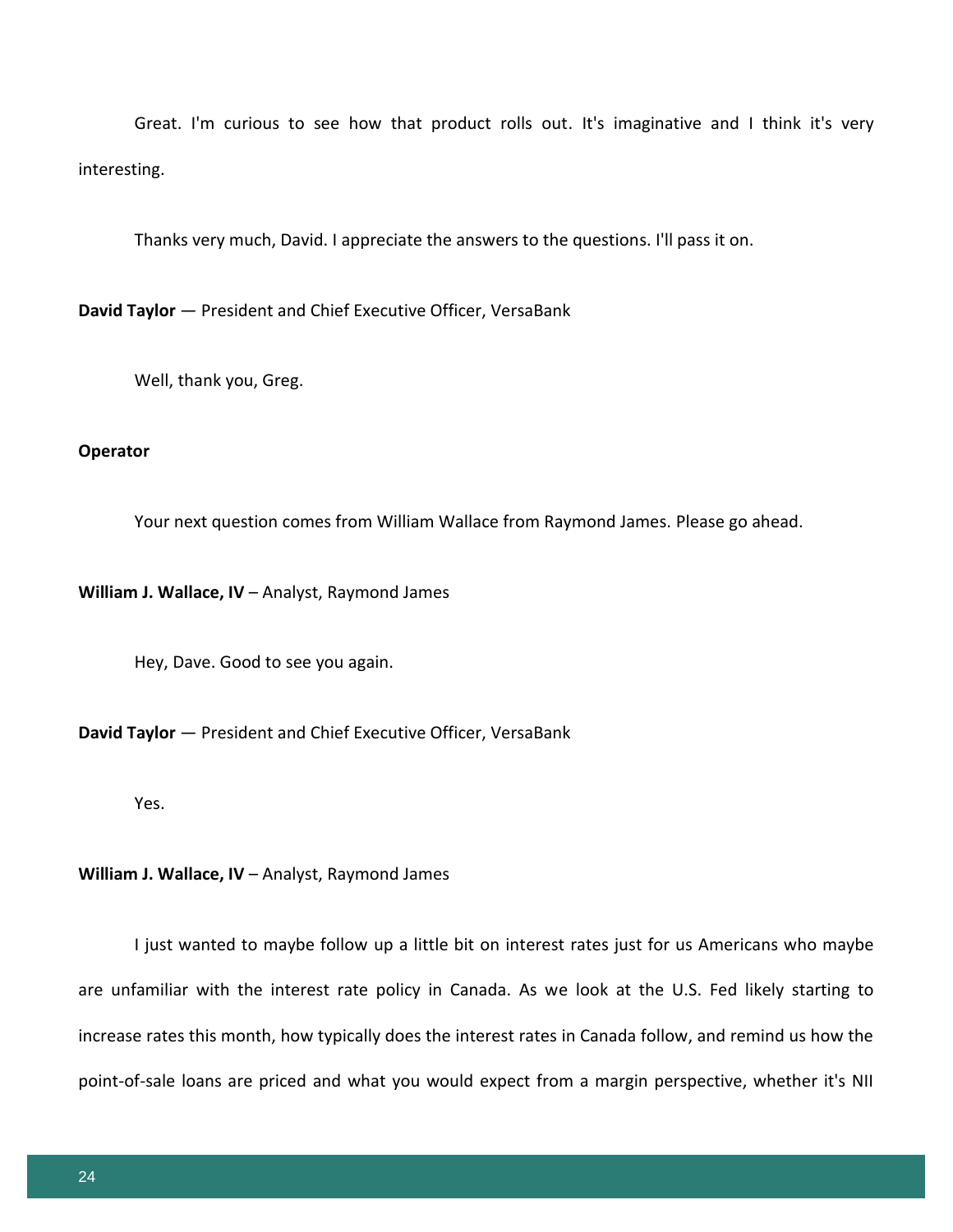percent growth or a margin basis point expansion for every move that we see in rates whether it's based in Canada or Fed or whatever, however you would.

**David Taylor** — President and Chief Executive Officer, VersaBank

Well, Wally, I think there's a long history of banking in Canada following the Fed for interest rate increases, so it's not a certainty, but it's a high probability that if the Fed increases rates, Bank of Canada will increase too. Our portfolio is structured so that about a 155 basis point increase, a lot of that goes straight to our bottom line, and some—we—a good portion of our deposits are priced at prime minus four, so it takes about a 155 basis points before we start paying additionally on our deposits, but we have like \$600 million, \$700 million of prime-based loans that go up immediately, so we're positioned, I think, like most banks, but I think an increasing interest rate environment is positive for us.

Secondly, like all banks, we hold a lot of liquidity and we're earning next to nothing on the liquid assets, so we'll benefit on that. As usual, rates are extremely low now and if they move up a little bit, 150-odd basis points, say, next year or two, that's all good for us.

With respect to the point-of-sale financing, they're priced over Government of Canada bonds, which tend to correlate highly with our fixed rate deposits, so the margins should stay about the same. Don't anticipate any compression should positive rates go up at the same rate as Government of Canada bond yields do too, so margins there should stay the same.

The other portfolio I was referring to is the real estate portfolio, the prime-based portfolio, and that's the one where you get the boost.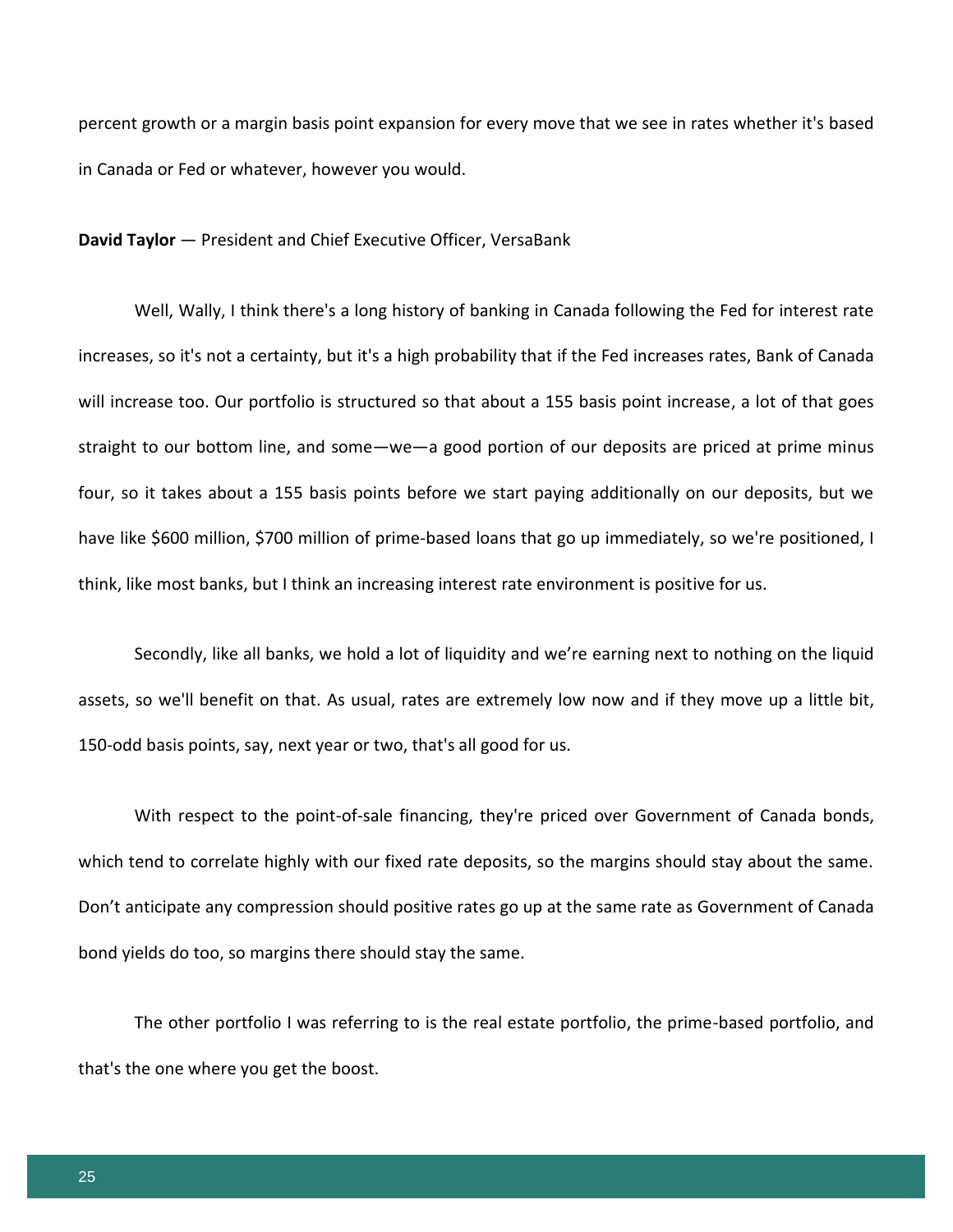**William J. Wallace, IV** – Analyst, Raymond James

How often do the real estate loans re-price?

#### **David Taylor** — President and Chief Executive Officer, VersaBank

Well, they're almost all prime-based, so they re-price instantly. If the Government of Canada puts the rates up that day, bonus for (inaudible) over it, but for quite a few years now, we banks have suffered with having rates extremely low, so if rates move up a little bit, it means that our net interest margin will go back to probably its historic levels around 3 percent.

#### **William J. Wallace, IV** – Analyst, Raymond James

Okay, perfect. That's very helpful. Thank you very much, and then I believe Shawn mentioned in his remarks something about on-site visits being delayed. Was that specific to what's going on with DRT Cyber? Should we expect a bounce back in fee income, or was that specific to something else? I apologize for missing...

#### **David Taylor** — President and Chief Executive Officer, VersaBank

No, you got it right. It was DRT Cyber, and with the penetration testing, our guys do a lot of onsite visits. That's why it's human-intensive, the penetration side of the business, and two things would have slowed that down this quarter. One is the holiday season. Folks don't tend to invite us in to do our penetration testing during the festive season, and the other thing, with these COVID lockdowns we encountered here in Canada, that slowed down the on-site visit. It's also what slowed down the SOC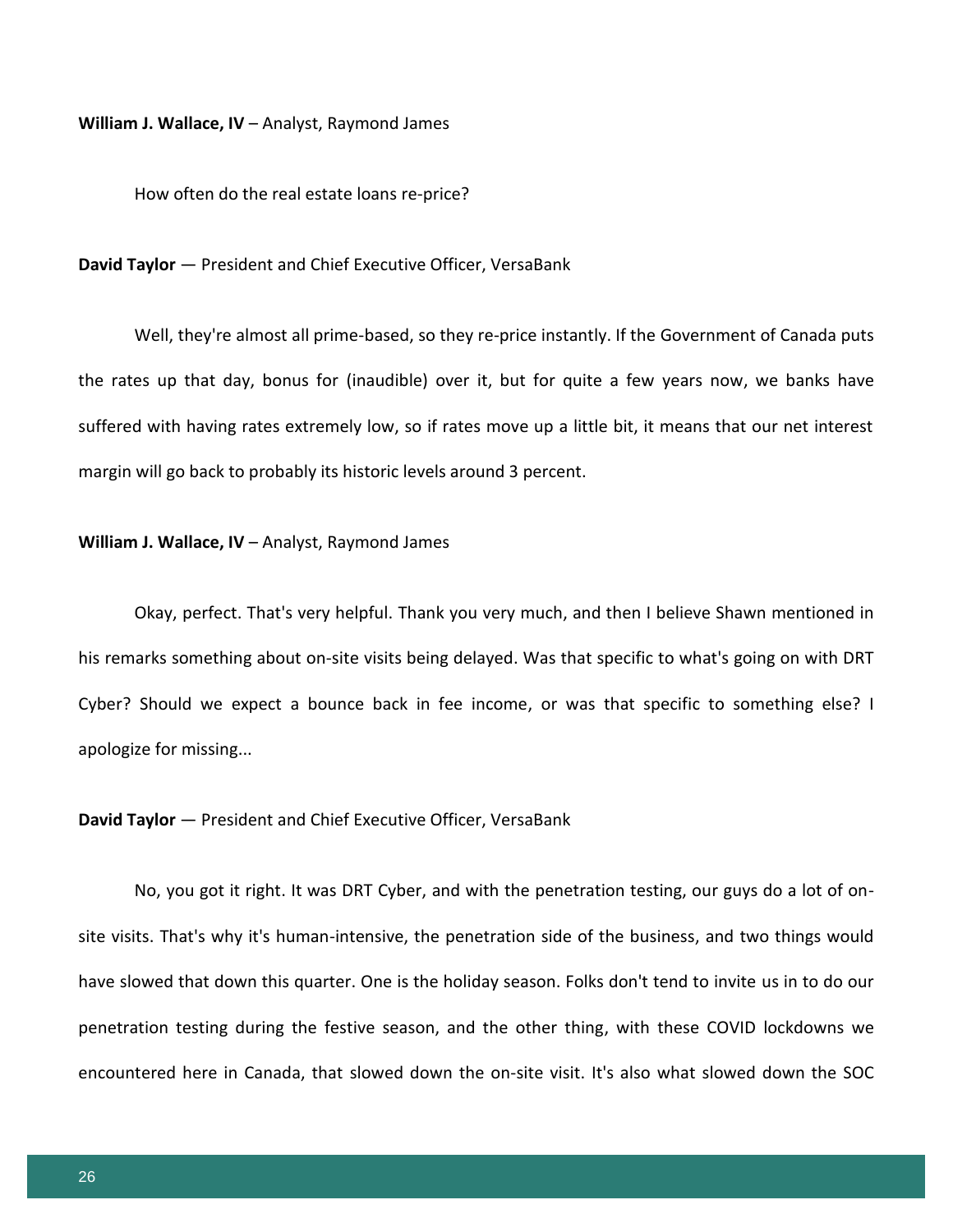audit—SOC2 audit in that the auditors wanted to physically visit our facility, and where it's located, there was some stringent pandemic lockdown, but that's all behind us now. Hopefully it's behind us for good. These lockdowns have been quite disrupting.

#### **William J. Wallace, IV** – Analyst, Raymond James

Thanks for that commentary, so in the DRT Cyber, any delayed site visits due to COVID lockdowns, can you catch back up on that in one given quarter, or is it—is the nature of your staffing, etc., such that everything just kind of gets pushed back?

# **David Taylor** — President and Chief Executive Officer, VersaBank

I think we'd be catching it up this quarter. It's also a seasonality to it that I was mentioning, brought by the holiday season, so this—typically, Q1 for DRTC is lower revenues and activities, and then Q2, 3, and 4, it should make it back, and then we've got these other products, too, that we're introducing, the ongoing cyber surveillance so that when we do identify weakness in a corporation or a government's cybersecurity, we can present them with a solution; not just to patch it, but also to give them the assurance that, henceforth, if someone is trying to get in, they'll know about it while they're knocking on the door.

#### **William J. Wallace, IV** – Analyst, Raymond James

Okay. Thanks so much for taking all my questions. I really appreciate the time. That's all I have. Take care, Dave.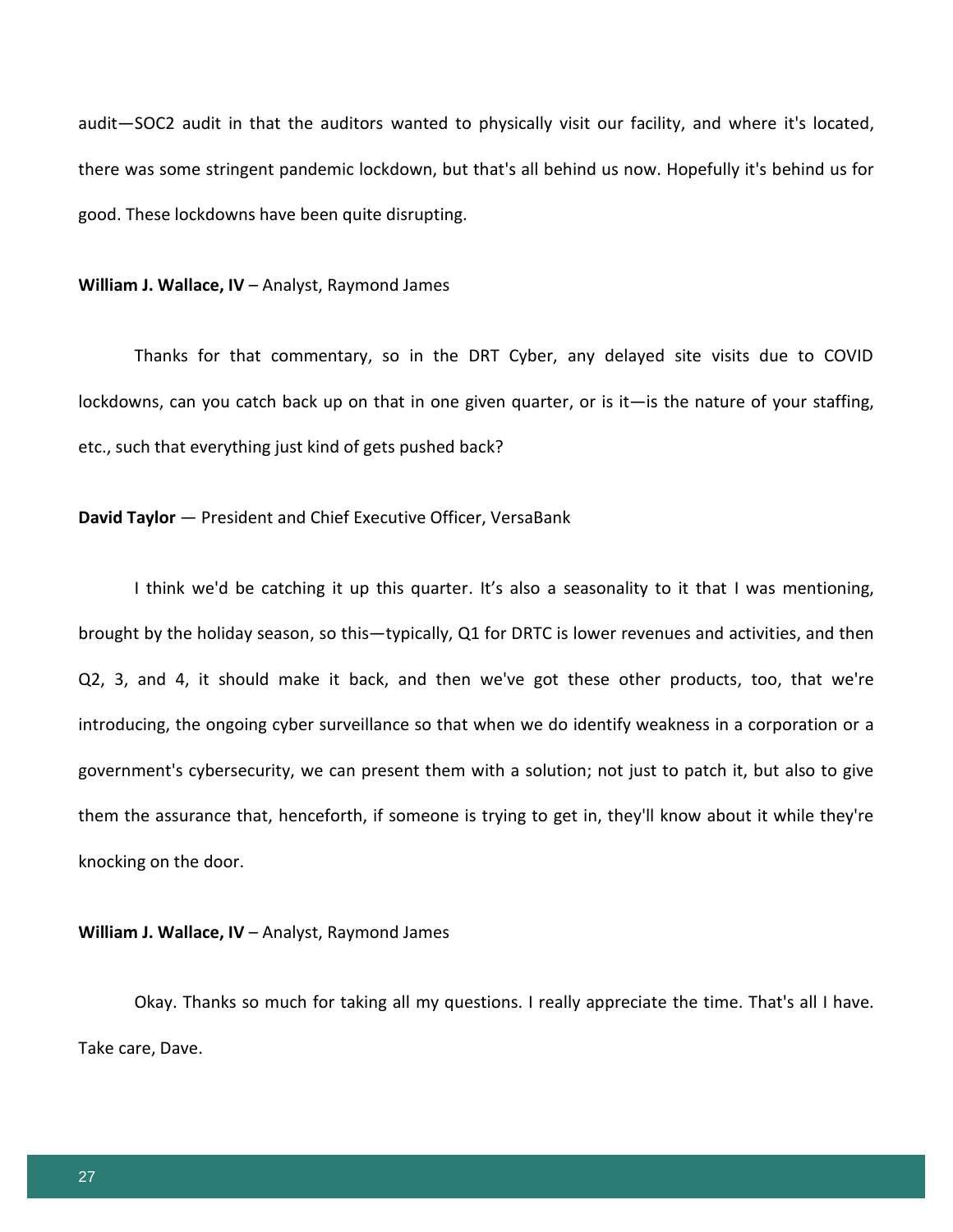**David Taylor** — President and Chief Executive Officer, VersaBank

Oh, no problem at all, Wally. Where abouts are you calling me from?

**William J. Wallace, IV** – Analyst, Raymond James

I'm sitting in Richmond, Virginia.

**David Taylor** — President and Chief Executive Officer, VersaBank

Wow, perfect, so pretty close to where I am, I suppose. You're getting the nice weather too.

**William J. Wallace, IV** – Analyst, Raymond James

Yes, sir. Yes, sir, it's nice.

**David Taylor** — President and Chief Executive Officer, VersaBank

Excellent.

# **Operator**

Thank you.

Your last question comes from Trevor Reynolds from Acumen Capital. Please go ahead.

**Trevor Reynolds** – Analyst, Acumen Capital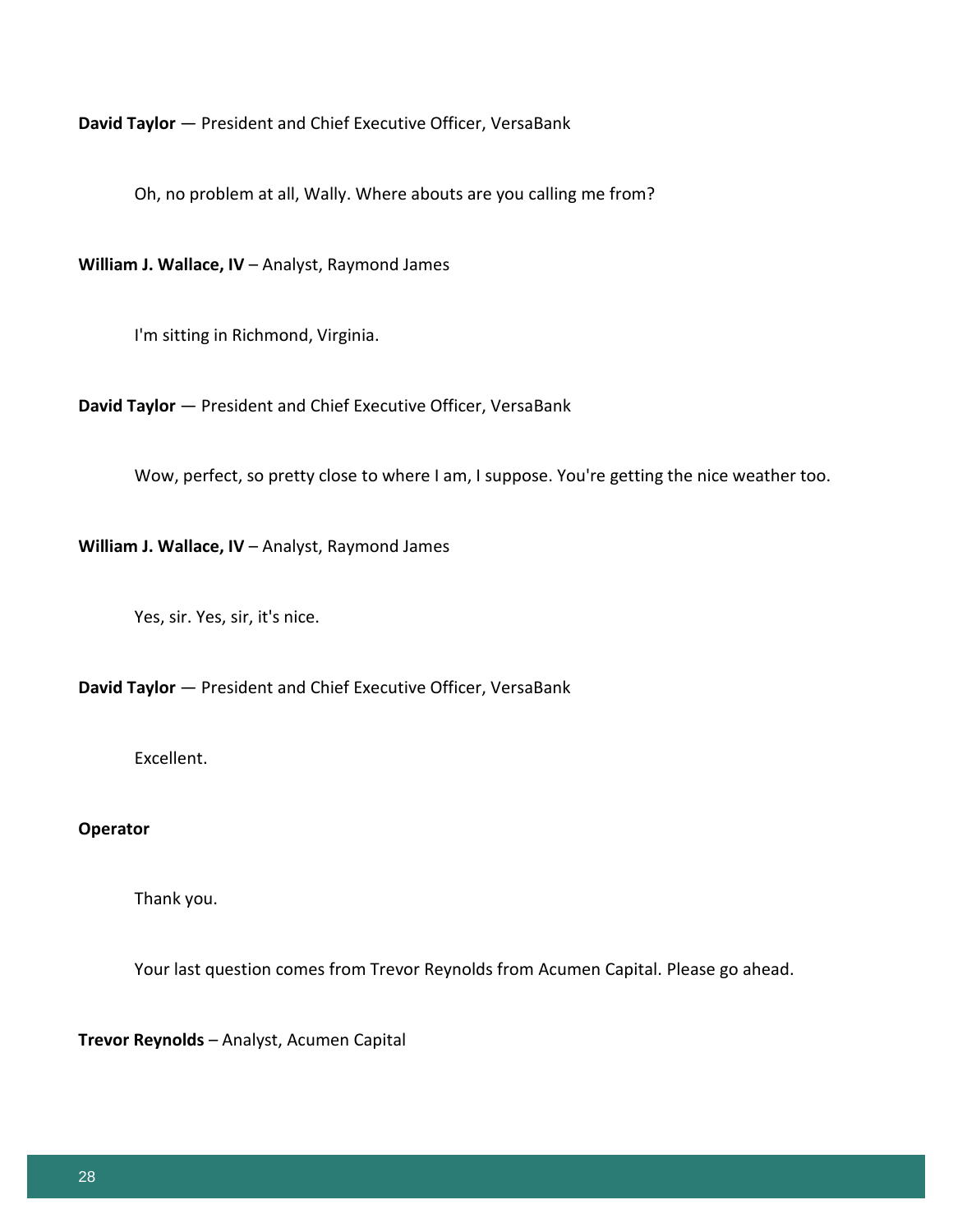Good morning, Dave.

#### **David Taylor** — President and Chief Executive Officer, VersaBank

Good morning, Trevor

#### **Trevor Reynolds** – Analyst, Acumen Capital

I think most of the questions have been covered. I was just wondering if you could give us an update on the Indigenous Infrastructure and Housing initiatives that you've rolled out in the summer.

**David Taylor** — President and Chief Executive Officer, VersaBank

Well, we're sure working on it. It is taking longer than expected, too. I would love to get some home financing on the books for indigenous Canadians, so we think there's a huge demand for it. Robert-Falcon Ouellette is our man on the job there, and he's involved in the project, and they're all keen to get it started. No loans yet, which is, at this point, for me, particularly in the Arctic, as I was telling the guys the other day, if you don't hurry up and get something going, the ice roads are going to melt, we won't be able to deliver the materials, so if anybody's listening on the line there, they know who I'm talking about. We'd love to provide you with financing, get you in nice homes, but they've got to speed it up a bit.

**Trevor Reynolds** – Analyst, Acumen Capital

Definitely taking longer than you'd anticipated when you rolled this out?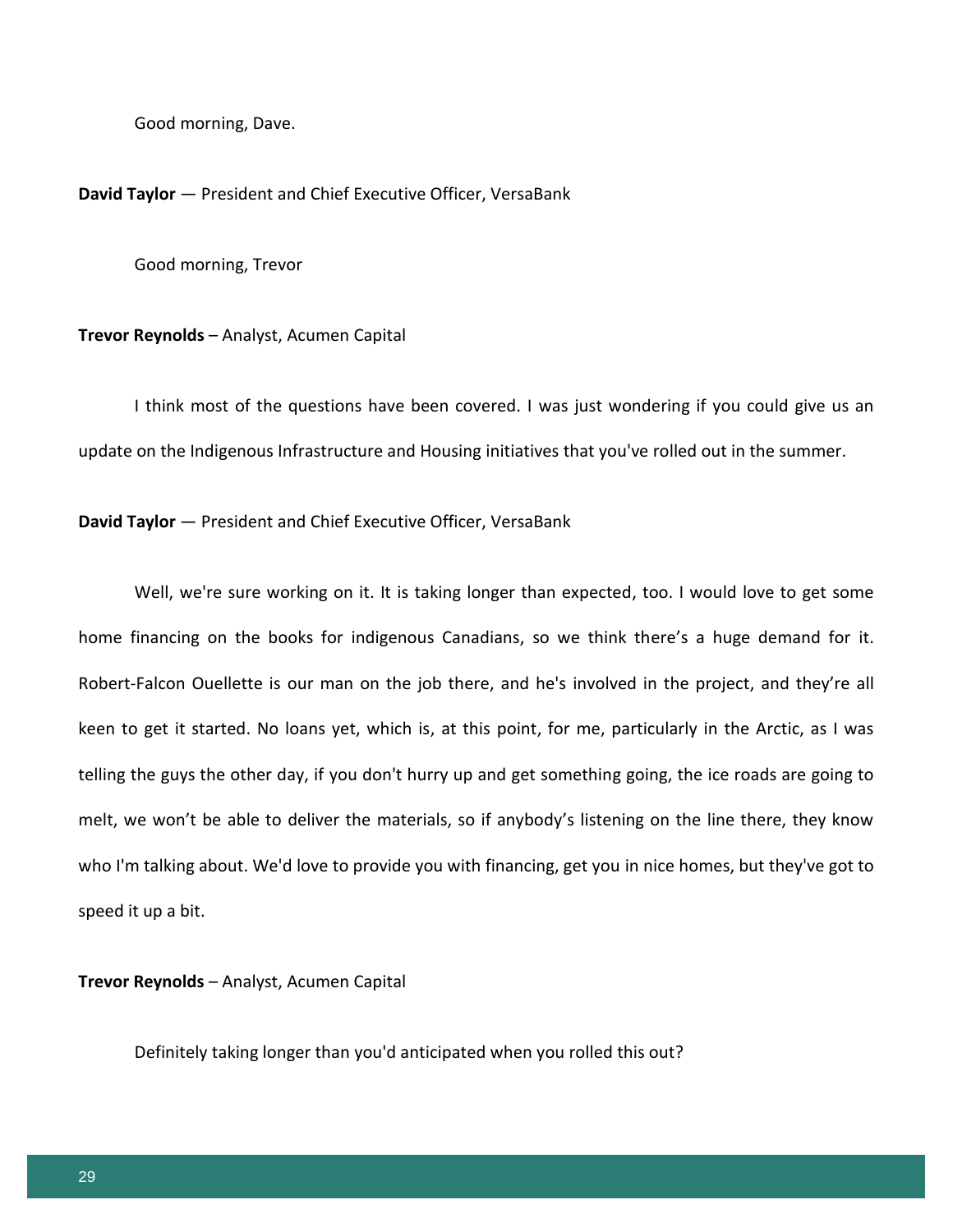**David Taylor** — President and Chief Executive Officer, VersaBank

Yes. This progress is (inaudible). Our team's working on it with their counterparts, and are working as hard as they can. It's just that everything seems to take a little longer and a little longer, but there's sure a huge demand for—and Instant Mortgage works quite well. It's adaptable to serve the Indigenous Community with mortgage financing, so that's what Robert's got going. We have some other counterparts on the side. We've got some good partners working with Robert on this.

**Trevor Reynolds** – Analyst, Acumen Capital

How big do you think this could get?

**David Taylor** — President and Chief Executive Officer, VersaBank

Oh, it's hard to dream. I'd say they'd be at least \$500 million, \$600 million of Indigenous Home financing. That's the demand. Whether we get it all or not is another question, but in the past, we've provided a lot of finance, particularly in the Canadian Arctic; as you've mentioned, infrastructure projects such as schools and hospitals and pipelines and lines, all kinds of good projects we did in the past, but for some reason, it's taking a little longer to fire that back up, longer than I would like.

**Trevor Reynolds** – Analyst, Acumen Capital

Got it, and then maybe—apologies if I missed this, but just on the DRT side, has there—maybe just an update on how those reseller agreements are working.

**David Taylor** — President and Chief Executive Officer, VersaBank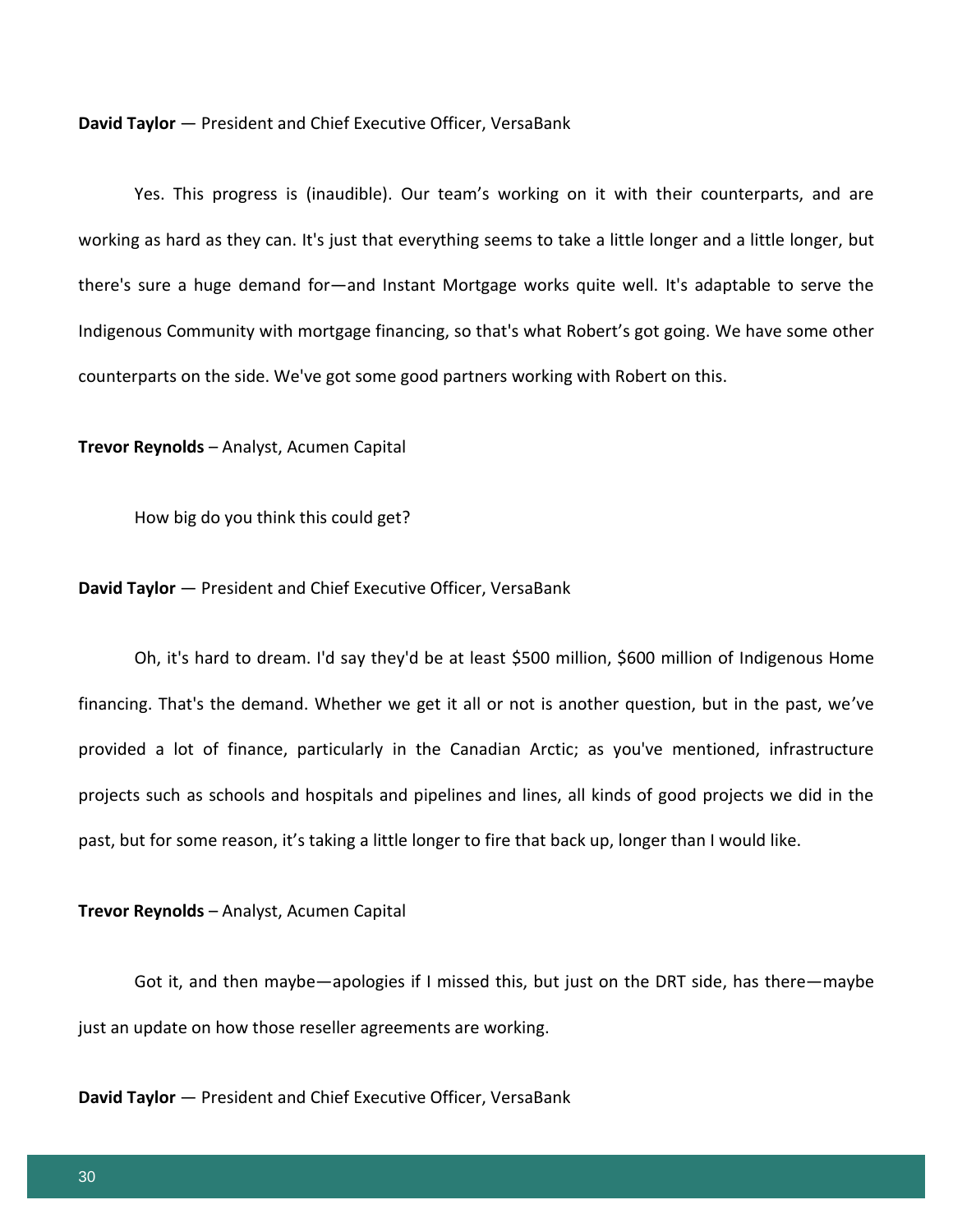They're working well. Some of those products I was alluding to are—come through our reseller arrangements, and it gives almost a complete suite of cybersecurity products. There's a couple more add-ons I'd like to get. I will talk about that maybe in another quarter, but yes, we have a wonderful relationship with our partners in this.

**Trevor Reynolds** – Analyst, Acumen Capital

Perfect. Appreciate it. That's good for me. Thanks.

**David Taylor** — President and Chief Executive Officer, VersaBank

Well, thank you. Thank you, Trevor. What's it like in Calgary?

**Trevor Reynolds** – Analyst, Acumen Capital

It's warmed up a bit, but probably—it doesn't sound like it's as nice as where you're sitting today.

**David Taylor** — President and Chief Executive Officer, VersaBank

Yes. Well, I'll be back to the frozen North pretty soon, probably tomorrow.

# **Operator**

There are no further questions at this time.

Mr. Taylor, you may proceed.

**David Taylor** — President and Chief Executive Officer, VersaBank